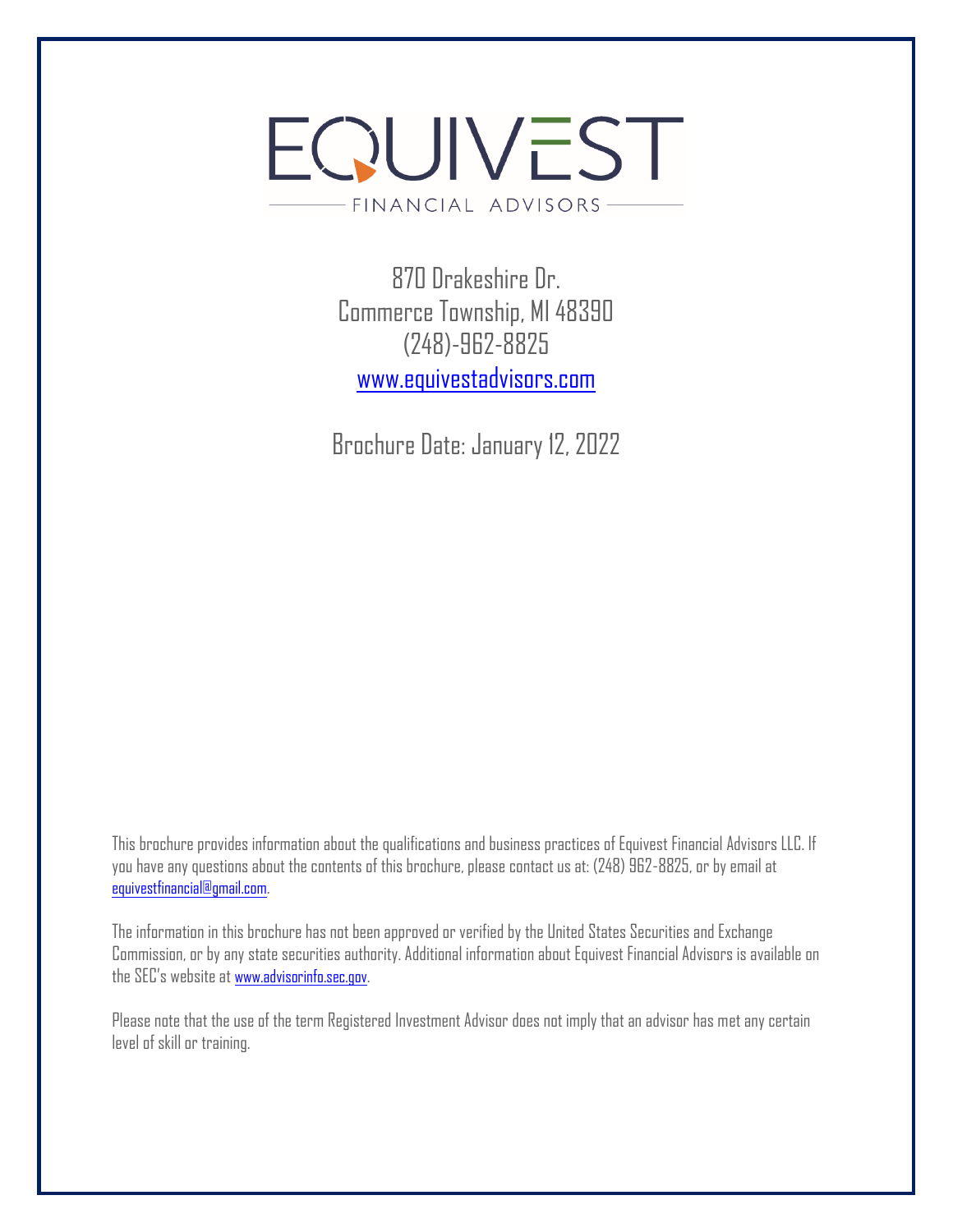

#### **FIRM BROCHURE Part 2A & 2B of Form ADV**

## <span id="page-1-0"></span>**Item #2 - Material Changes**

#### **Material Changes since the Last Annual Update**

- Page 7 Updated current assets under management.
- Page 7 Added information on tax aware model portfolios.
- Page 9 Updated investment management fee information.
- Page 15 Added Altruist Financial LLC as a qualified custodian for client accounts.
- Page 22 Added firm Privacy Policy to document.

#### **Date of Last Annual Update**

02/05/2021

#### **Latest Brochure Available**

If you would like to receive a copy of our latest Firm Brochure, please contact us by telephone at: (248) 962-8825, email us at [equivestfinancial@gmail.com,](mailto:equivestfinancial@gmail.com) or download it from our website at [http://www.equivestfinancial.com](http://www.equivestfinancial.com/)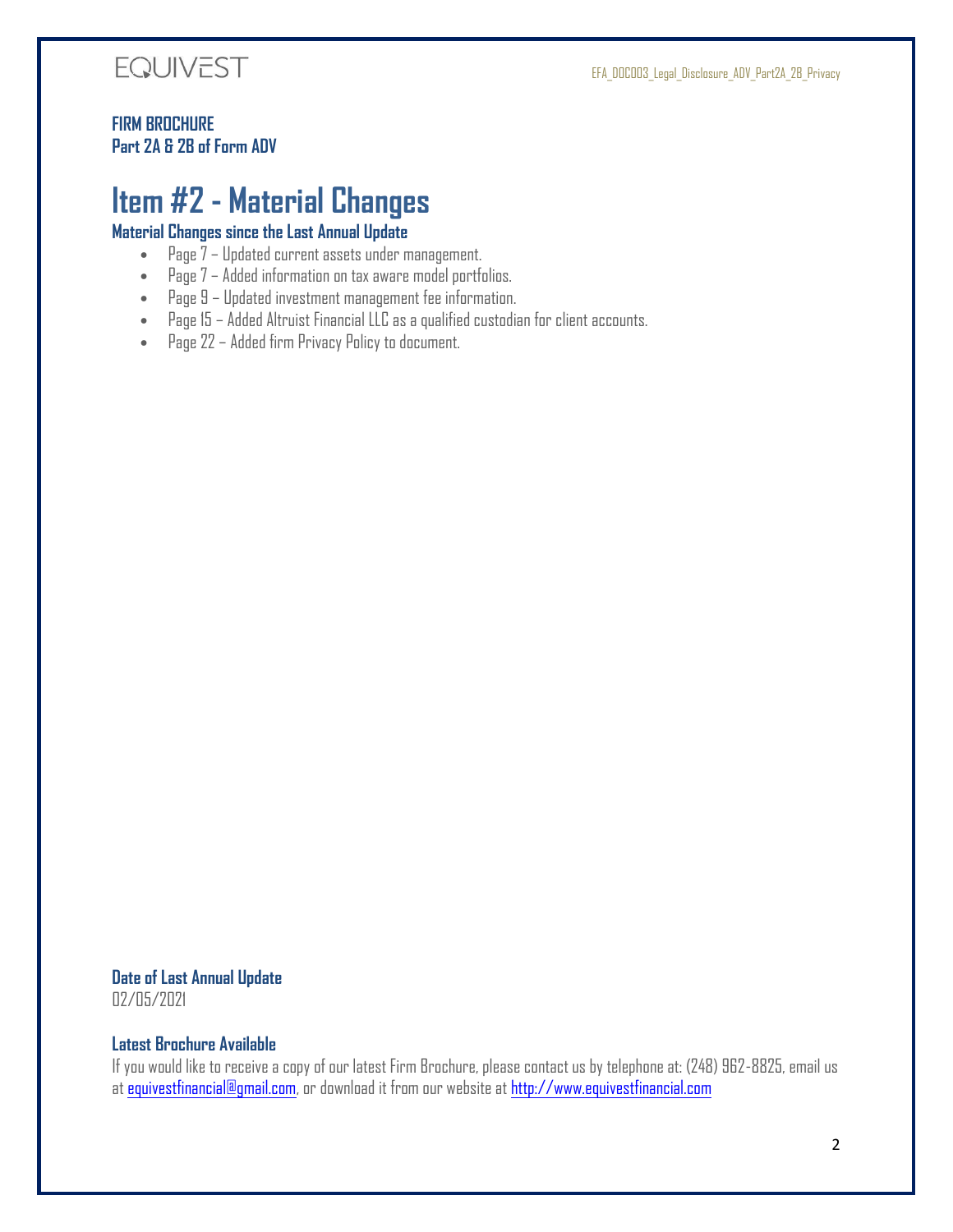# Table of Contents

| <b>ITEM #2 - MATERIAL CHANGES</b>                                           | $\mathbf 2$       |
|-----------------------------------------------------------------------------|-------------------|
| <b>ITEM #4 - ADVISORY BUSINESS</b>                                          | 5                 |
| <b>Firm Description</b>                                                     | 5                 |
| <b>Our Services</b>                                                         | 5                 |
| <b>Financial Planning</b>                                                   | 5                 |
| <b>Insurance Services</b>                                                   | 5                 |
| <b>Investment Management</b>                                                | 5                 |
| <b>Types of Investments</b>                                                 | 6                 |
| <b>Investment Methodology</b>                                               | 6                 |
| <b>Goals Based Investing</b>                                                | 7                 |
| <b>Information About Our Firm</b>                                           | 7                 |
| <b>ITEM #5 - FEES AND COMPENSATION</b>                                      | 7                 |
| <b>Financial Planning Fees</b>                                              | 7                 |
| <b>Investment Management Fees</b>                                           | 8                 |
| <b>Brokerage Fees</b>                                                       | 9                 |
| <b>Security-Related Fees</b>                                                | 9                 |
| Past due Accounts and Termination of Agreement                              | 9                 |
| <b>ITEM #6 - PERFORMANCE-BASED FEES AND SIDE-BY-SIDE MANAGEMENT</b>         | 10                |
| <b>ITEM #7 - TYPES OF CLIENTS</b>                                           | 10                |
| ITEM #8 - METHODS OF ANALYSIS, INVESTMENT STRATEGIES AND RISK OF LOSS       | 10                |
| <b>Methods of Analysis</b>                                                  | 10                |
| <b>Investment Strategies</b>                                                | 10                |
| <b>Risk of Loss</b>                                                         | 11                |
| <b>ITEM #9 - DISCIPLINARY INFORMATION</b>                                   | 11                |
| <b>Legal and Disciplinary</b>                                               | $\mathbf{11}$     |
| <b>ITEM #10 - OTHER FINANCIAL INDUSTRY ACTIVITIES AND AFFILIATIONS</b>      | 12                |
| <b>Financial Industry Activities</b>                                        | 12                |
| <b>Affiliations</b>                                                         | $12 \overline{ }$ |
| ITEM #11 - CODE OF ETHICS, PARTICIPATION OR INTEREST IN CLIENT TRANSACTIONS |                   |
| <b>AND PERSONAL TRADING</b>                                                 | 12                |
| <b>Code of Ethics</b>                                                       | 12                |
|                                                                             |                   |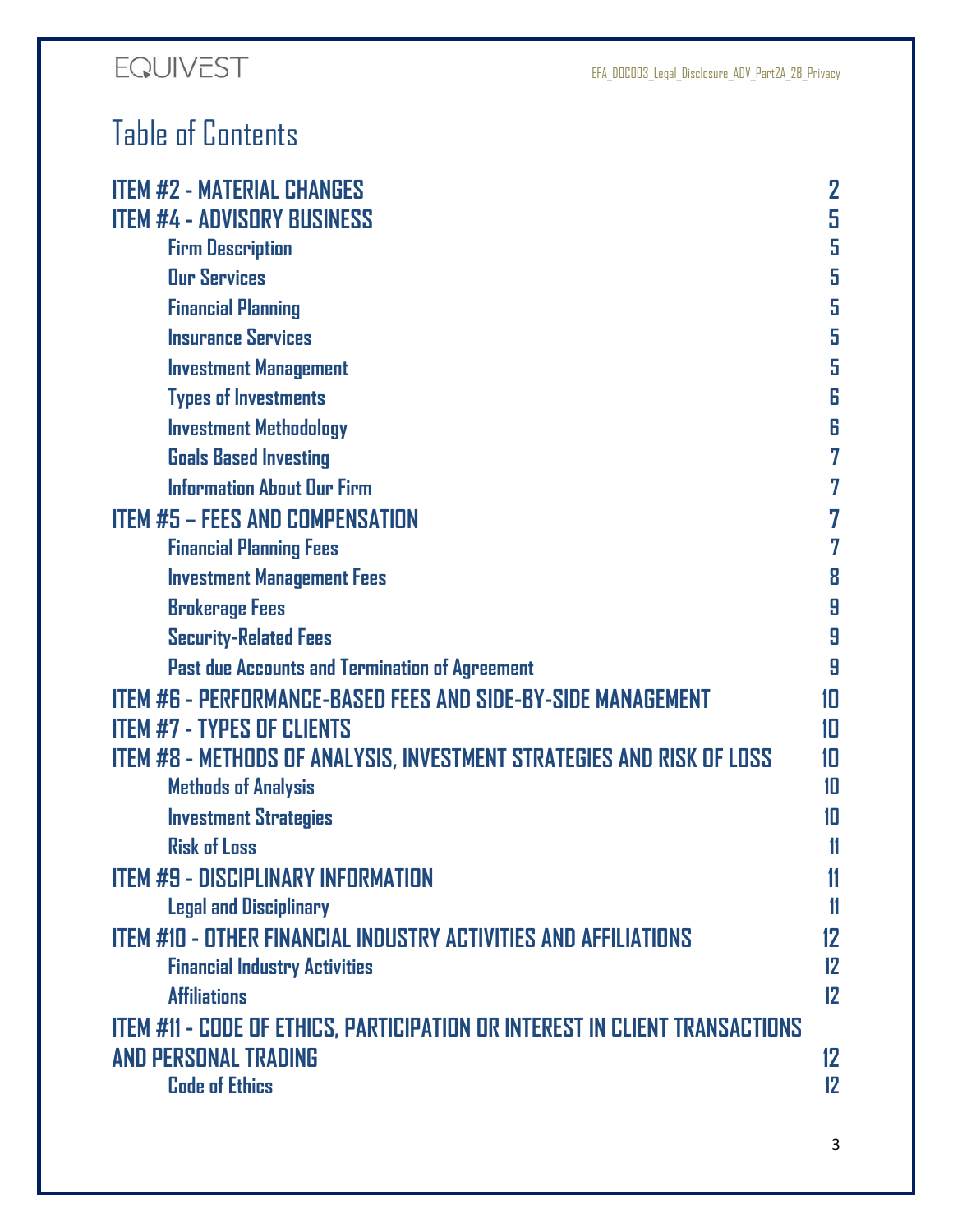

| <b>Gift Policy</b><br><b>Personal Trading</b><br><b>ITEM #12 - BROKERAGE PRACTICES</b><br><b>The Custodians We Use</b><br><b>Order Aggregation</b><br><b>Trade Errors</b><br><b>ITEM #13 - REVIEW OF ACCOUNTS</b><br><b>ITEM #14 - CLIENT REFERRALS AND OTHER COMPENSATION</b><br><b>ITEM #15 - CUSTODY</b><br><b>Account Statements</b><br><b>Reports from Our Firm</b><br><b>ITEM #16 - INVESTMENT DISCRETION</b><br><b>ITEM #17 - VOTING CLIENT SECURITIES</b><br><b>ITEM #18 - FINANCIAL INFORMATION</b><br><u>ITEM #19 - REQUIREMENTS FOR STATE-REGISTERED ADVISORS</u><br><b>PART 2B OF FORM ADV - BROCHURE SUPPLEMENT</b><br>Item #2 - Educational Background and Business Experience<br>Item #3 - Disciplinary Information<br><b>Item #4 - Other Business Activities</b><br>Item #5 - Additional Compensation<br><b>Item #6 - Supervision</b><br>Item #7 - Requirements for State-Registered Advisors<br><b>Privacy Policy</b> | <b>Participation or Interest in Client Transactions</b> | 12 |
|----------------------------------------------------------------------------------------------------------------------------------------------------------------------------------------------------------------------------------------------------------------------------------------------------------------------------------------------------------------------------------------------------------------------------------------------------------------------------------------------------------------------------------------------------------------------------------------------------------------------------------------------------------------------------------------------------------------------------------------------------------------------------------------------------------------------------------------------------------------------------------------------------------------------------------------|---------------------------------------------------------|----|
|                                                                                                                                                                                                                                                                                                                                                                                                                                                                                                                                                                                                                                                                                                                                                                                                                                                                                                                                        |                                                         | 13 |
|                                                                                                                                                                                                                                                                                                                                                                                                                                                                                                                                                                                                                                                                                                                                                                                                                                                                                                                                        |                                                         | 13 |
|                                                                                                                                                                                                                                                                                                                                                                                                                                                                                                                                                                                                                                                                                                                                                                                                                                                                                                                                        |                                                         | 13 |
|                                                                                                                                                                                                                                                                                                                                                                                                                                                                                                                                                                                                                                                                                                                                                                                                                                                                                                                                        |                                                         | 13 |
|                                                                                                                                                                                                                                                                                                                                                                                                                                                                                                                                                                                                                                                                                                                                                                                                                                                                                                                                        |                                                         | 14 |
|                                                                                                                                                                                                                                                                                                                                                                                                                                                                                                                                                                                                                                                                                                                                                                                                                                                                                                                                        |                                                         | 14 |
|                                                                                                                                                                                                                                                                                                                                                                                                                                                                                                                                                                                                                                                                                                                                                                                                                                                                                                                                        |                                                         | 14 |
|                                                                                                                                                                                                                                                                                                                                                                                                                                                                                                                                                                                                                                                                                                                                                                                                                                                                                                                                        |                                                         | 15 |
|                                                                                                                                                                                                                                                                                                                                                                                                                                                                                                                                                                                                                                                                                                                                                                                                                                                                                                                                        |                                                         | 15 |
|                                                                                                                                                                                                                                                                                                                                                                                                                                                                                                                                                                                                                                                                                                                                                                                                                                                                                                                                        |                                                         | 15 |
|                                                                                                                                                                                                                                                                                                                                                                                                                                                                                                                                                                                                                                                                                                                                                                                                                                                                                                                                        |                                                         | 15 |
|                                                                                                                                                                                                                                                                                                                                                                                                                                                                                                                                                                                                                                                                                                                                                                                                                                                                                                                                        |                                                         | 15 |
|                                                                                                                                                                                                                                                                                                                                                                                                                                                                                                                                                                                                                                                                                                                                                                                                                                                                                                                                        |                                                         | 16 |
|                                                                                                                                                                                                                                                                                                                                                                                                                                                                                                                                                                                                                                                                                                                                                                                                                                                                                                                                        |                                                         | 16 |
|                                                                                                                                                                                                                                                                                                                                                                                                                                                                                                                                                                                                                                                                                                                                                                                                                                                                                                                                        |                                                         | 16 |
|                                                                                                                                                                                                                                                                                                                                                                                                                                                                                                                                                                                                                                                                                                                                                                                                                                                                                                                                        |                                                         | 17 |
|                                                                                                                                                                                                                                                                                                                                                                                                                                                                                                                                                                                                                                                                                                                                                                                                                                                                                                                                        |                                                         | 17 |
|                                                                                                                                                                                                                                                                                                                                                                                                                                                                                                                                                                                                                                                                                                                                                                                                                                                                                                                                        |                                                         | 18 |
|                                                                                                                                                                                                                                                                                                                                                                                                                                                                                                                                                                                                                                                                                                                                                                                                                                                                                                                                        |                                                         | 18 |
|                                                                                                                                                                                                                                                                                                                                                                                                                                                                                                                                                                                                                                                                                                                                                                                                                                                                                                                                        |                                                         | 19 |
|                                                                                                                                                                                                                                                                                                                                                                                                                                                                                                                                                                                                                                                                                                                                                                                                                                                                                                                                        |                                                         | 19 |
|                                                                                                                                                                                                                                                                                                                                                                                                                                                                                                                                                                                                                                                                                                                                                                                                                                                                                                                                        |                                                         | 19 |
|                                                                                                                                                                                                                                                                                                                                                                                                                                                                                                                                                                                                                                                                                                                                                                                                                                                                                                                                        |                                                         | 19 |
|                                                                                                                                                                                                                                                                                                                                                                                                                                                                                                                                                                                                                                                                                                                                                                                                                                                                                                                                        |                                                         | 20 |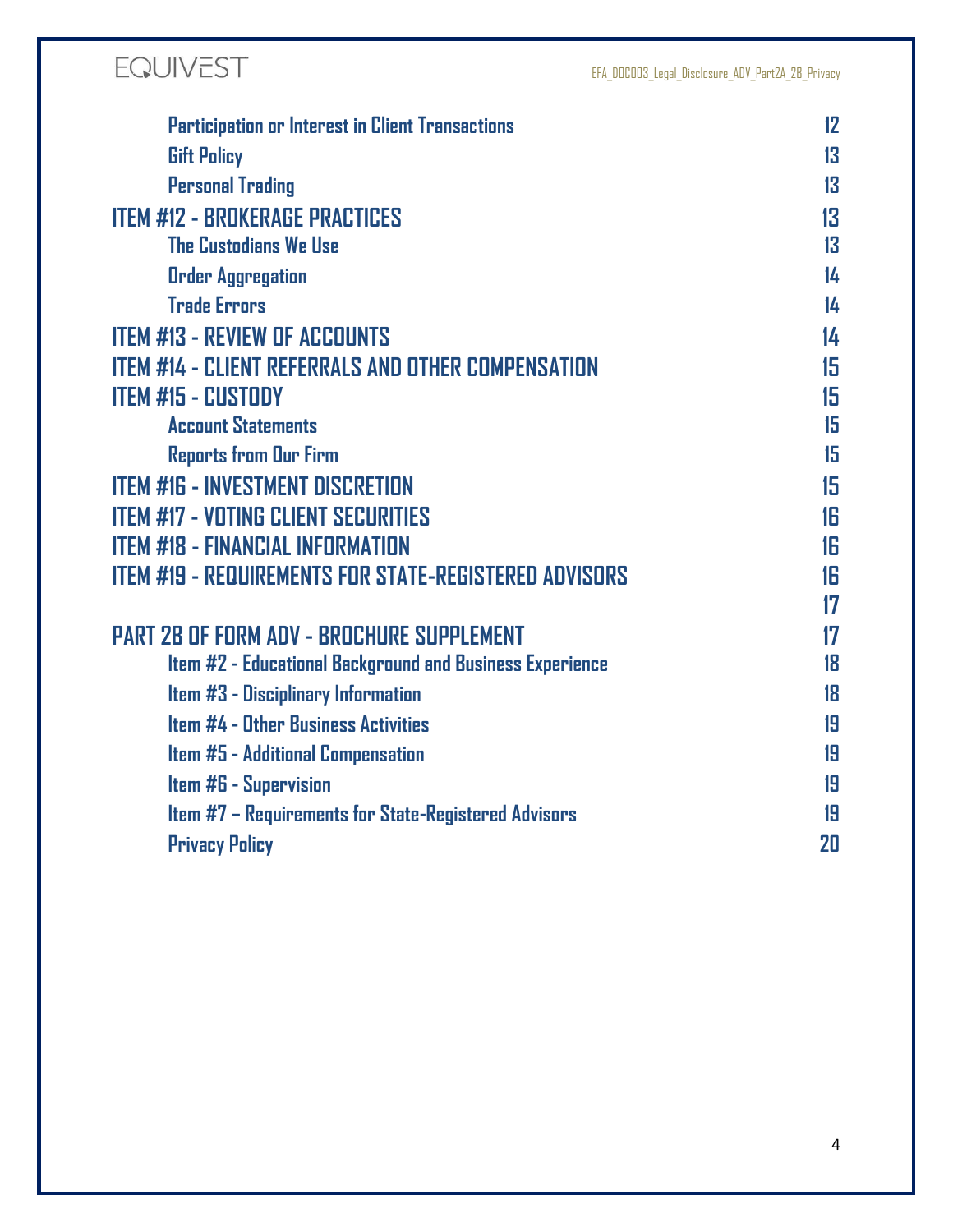# <span id="page-4-0"></span>**Item #4 - Advisory Business**

#### <span id="page-4-1"></span>**Firm Description**

Equivest Financial Advisors LLC ("EFA") was founded in April 2015 and is owned and managed by a primary managing member; Michael T. Bink, AAMS®,CCFS®. We offer personalized fee-only financial planning and investment management services to individuals, pension and profit sharing plans, trusts, estates, charitable organizations and small businesses. Advice is provided through consultation with the client and may include: determination of financial objectives, identification of financial problems, cash flow management, tax planning, insurance review, investment management, education funding, retirement planning, and estate planning. In addition, EFA manages funds for our clients on a discretionary basis. "Discretionary" means that we make the decisions for our clients on the portfolio allocations within their account(s). We do not provide any "non-discretionary" portfolio management. EFA does not participate in any wrap-fee programs.

#### <span id="page-4-2"></span>**Our Services**

Our services depend on the needs of our clients and may include all or just some of the following services:

#### <span id="page-4-3"></span>**Financial Planning**

We provide clients written financial plans tailored to their individual needs. We meet with clients to gather all relevant client information and prepare financial plans that generally fall into the following categories:

- Cash flow planning
- Education/college planning
- Retirement planning
- Insurance/risk analysis planning
- Specific savings goal planning
- Investment account analysis

In addition, we are available to our clients for other specific financial planning needs. Other professionals (e.g., lawyers, accountants, insurance agents, etc.) are engaged directly by the client on an as-needed basis. Conflicts of interest will be disclosed to the client in the unlikely event they should occur.

#### <span id="page-4-4"></span>**Insurance Services**

We provide insurance services generally through a review with the client of their financial goals and risk exposures and determine with the client if insurance products are appropriate to the client's specific financial needs. We may refer the client, where appropriate, to Equivest Insurance Services for the purchase of fixed and fixed index annuities and/or life insurance to meet these specific financial needs. See "Other Financial Industry Activities and Affiliations" for more details.

#### <span id="page-4-5"></span>**Investment Management**

We provide investment management services through discretionary asset management for our clients' investment accounts. Our investment management services include the following steps: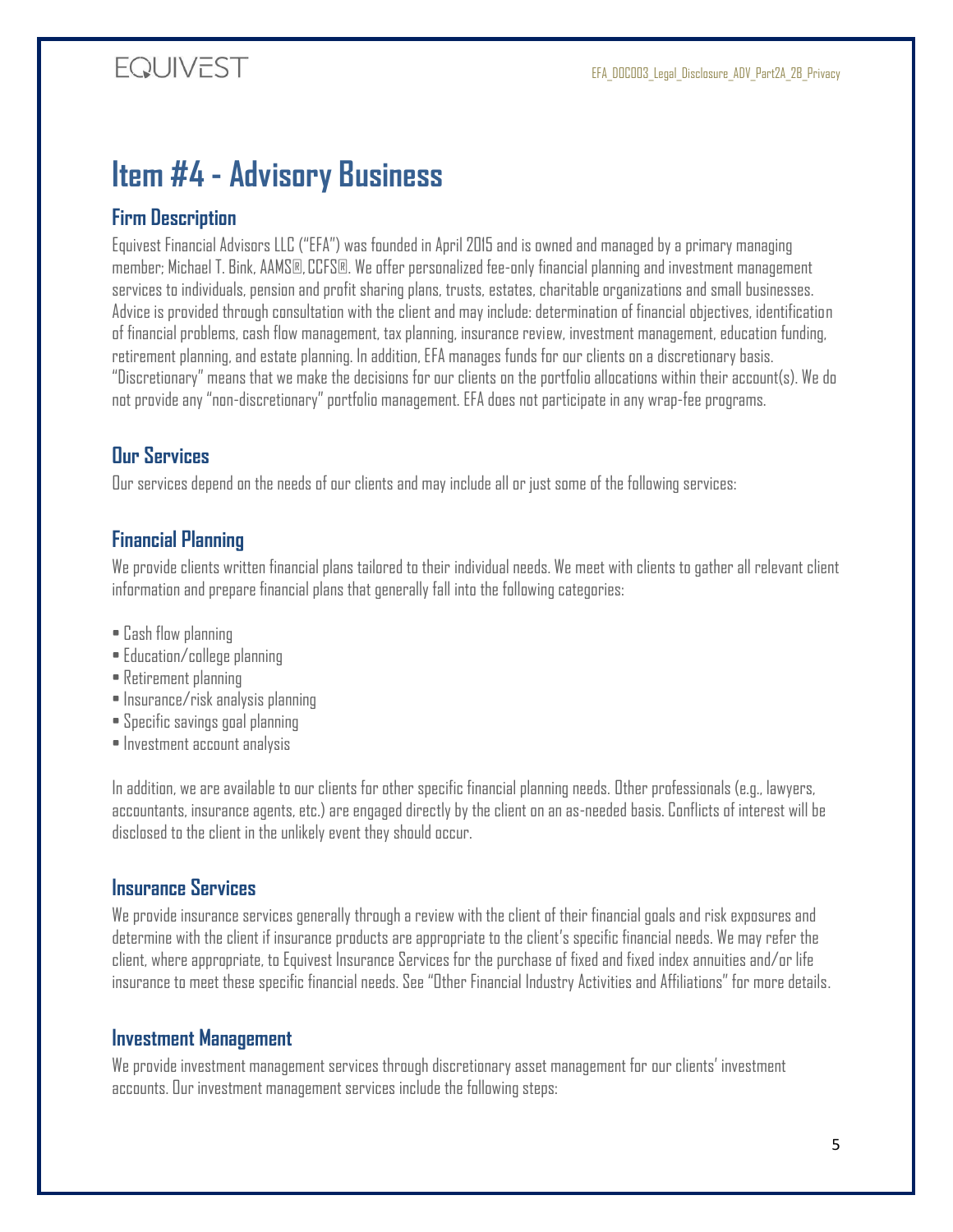- 1. A Discovery Meeting to learn about your current investment situation, your investment goals, your tolerance for risk, and any other factors relevant to you and your investments. The discovery meeting, which may be held in person, by phone, or online meeting is free of charge and is considered an exploratory interview to determine the extent to which financial planning and investment management may be beneficial to the client.
- 2. We will take the information from the Discovery Meeting and work with you to implement a customized goal based investment plan. Your plan will include a recommended portfolio mix among different asset classes based on a combination of your financial goals, available time horizon and risk tolerance.
- 3. We will review this plan with you, make any necessary changes, and jointly sign an IPS, investment policy statement, to confirm we all understand how your investment plan will be implemented.
- 4. We then handle the initial and on-going investment needs in your investment account(s). These include account setup, making the initial investment purchases, monitoring the investment holdings, monitoring the markets, making any on-going investment changes, and ensuring the investments implemented continue to match your plan. We will decide if portfolio adjustments are required to meet customer goals and will make those adjustments as needed. You will not have to make these decisions or adjustments yourself.

### <span id="page-5-0"></span>**Types of Investments**

Our advice is limited to the types of investments that we feel provide our clients with the lowest costs and greatest amount of flexibility with which to achieve their goals. We believe a combination of targeted, goal based portfolios made up of low cost, passively managed, high performing exchange traded funds and stocks is the most effective approach for our clients to achieve their investment goals. In addition to the exchange traded funds we utilize for our client portfolios, we may also provide advice and/or recommendations on the following types of securities in the process of building comprehensive, goal based financial plans for our clients:

- Individual stocks
- Closed end funds (occasionally)
- Mutual funds (occasionally)

We do not recommend or invest in the following types of securities:

- Options
- Futures
- Short selling or buying on margin
- Individual fixed income securities

#### <span id="page-5-1"></span>**Investment Methodology**

We seek to achieve the best expected take-home returns possible for our clients by utilizing globally diversified model portfolios that are part of a comprehensive financial plan. These model portfolios are sets of investments designed to deliver certain risk/return characteristics. We offer ten total model portfolios ranging from very conservative to aggressive. Each model portfolio generally holds between ten and twenty securities and we closely monitor these portfolios and securities and make adjustments over time in these portfolios as needed. The ten model portfolios that we currently offer are:

- Preservation Portfolio
- Tax Aware Preservation Portfolio
- Conservative Portfolio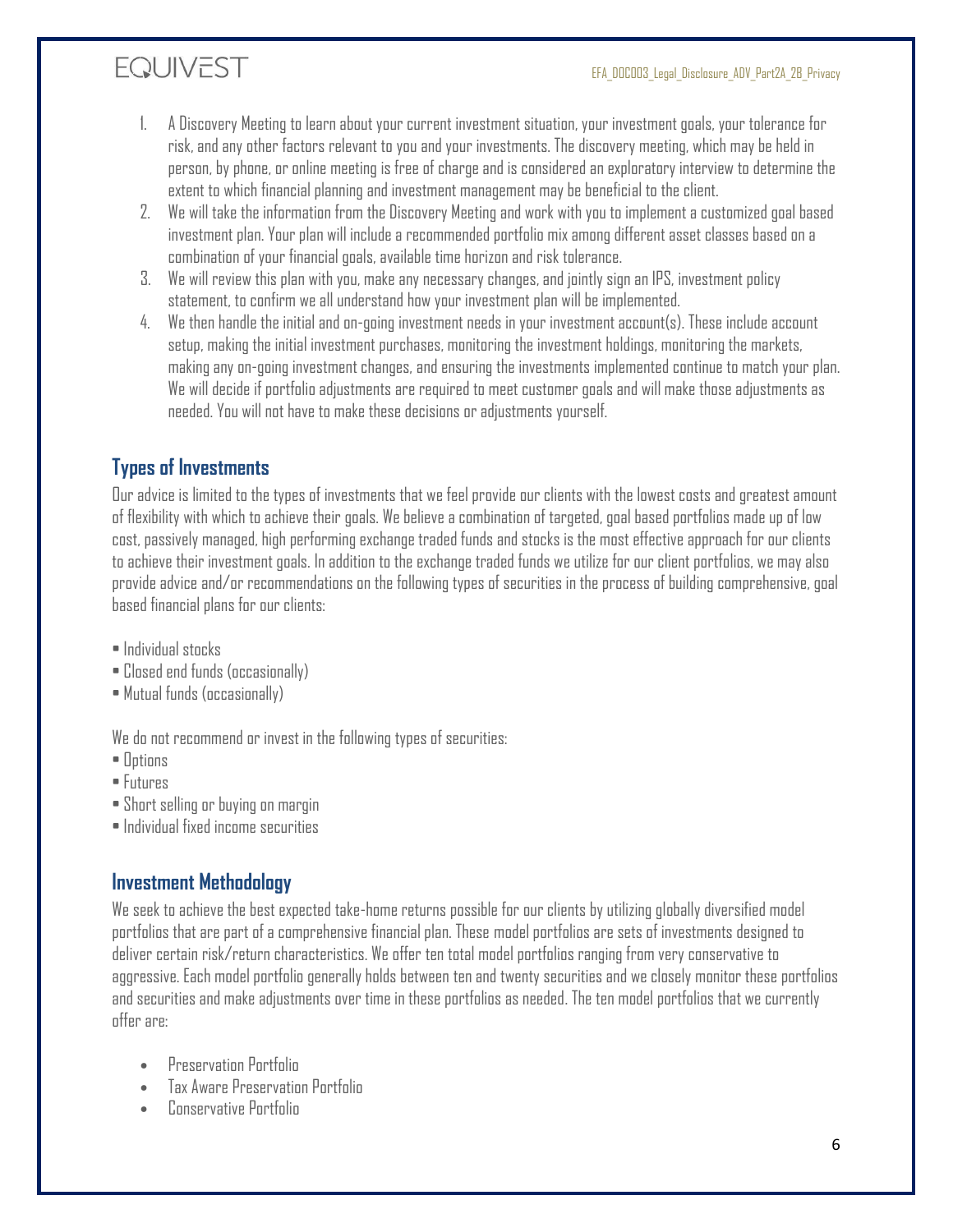- Tax Aware Conservative Portfolio
- Balanced Portfolio
- Tax Aware Balanced Portfolio
- Growth Portfolio
- Tax Aware Growth Portfolio
- Aggressive Growth Portfolio
- Tax Aware Aggressive Growth Portfolio

We "subscribe" your investment account(s) to one of the ten model portfolios based on the outcome of your Discovery Meeting and your Investment Policy Statement. This means that your account(s) will then hold the same investments in roughly the same proportions as the most appropriate model portfolio.

We believe this is advantageous for you since our firm can closely monitor the ten model portfolios and thus closely monitor the investments in your account(s). As you can imagine, it is much easier for us to manage ten unique portfolios than to manage hundreds or thousands of unique client accounts. We believe this model portfolio arrangement allows us the best opportunity to deliver on our promise to manage your investments.

#### <span id="page-6-0"></span>**Goals Based Investing**

We believe that a well-defined, goals based investment management approach enables betterwealth management by accomplishing the following:

- Goals make it more likely you'll save for each goal in advance—which makes you more likely to achieve them.
- Using goals helps you to match your time horizon to your asset allocation, which means you take on the optimum amount of risk.

### <span id="page-6-1"></span>**Information About Our Firm**

We are owned by one managing partner, Michael T. Bink. As of October 31, 2021, we managed \$8.6 million for our clients on a discretionary basis. "Discretionary" means that we make the decisions for our clients on what to buy or sell and when to buy or sell investments in their account(s). We do not provide any "non-discretionary" portfolio management.

# <span id="page-6-2"></span>**Item #5 – Fees and Compensation**

### <span id="page-6-3"></span>**Financial Planning Fees**

Comprehensive Financial Planning is offered in the form of a one-time initial plan design fee plus a monthly subscription thereafter. The fees will be based multiple factors which may include family size, complexity of services requested, and the needs of the client. The fee may be negotiable in certain cases. This service may be terminated, at any time and for any reason, by either party, with 7 days' notice. Since fees are not collected in advance, no fee will be prorated and/or refunded at the time of termination.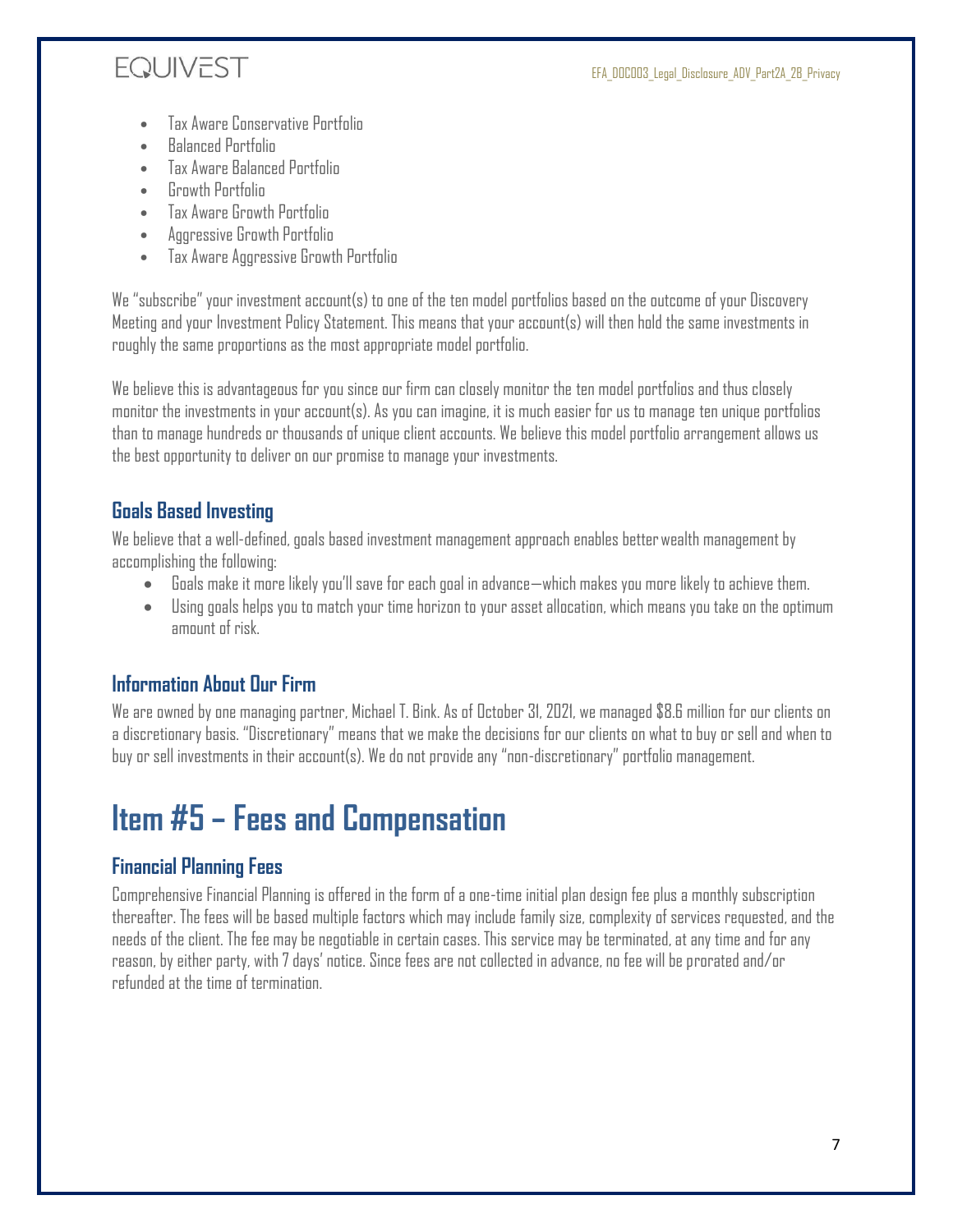Typically, we follow the following schedule for Comprehensive Financial Planning fees:

| <b>Client Type</b>        | <b>Initial Plan</b> | <b>Base Monthly Fee</b> |
|---------------------------|---------------------|-------------------------|
| <b>Complexity Level 1</b> | \$500               | \$99                    |
| <b>Complexity Level 2</b> | \$750               | \$125                   |
| <b>Complexity Level 3</b> | \$950               | \$150                   |

We reserve the right to quote a fee that is higher than listed in the chart above. Examples of such situations warranting a higher fee might include, but are not limited to: divorce, business ownership, recently widowed, estate settling, college planning and special needs planning.

At the sole discretion of EFA, we may offer to waive Comprehensive Financial Planning fees if a client maintains a certain amount of "managed assets" with us, under our Investment Management service. Typically, this minimum amount is \$200,000. However, we reserve the right to waive at a higher or lower "managed assets" minimum depending on the complexity of a client's financial planning situation. However, we always waive financial planning fees when the "managed assets" level of a client is \$1,000,000 or more. Occasionally, we may offer our financial planning services to all prospects and clients on a reduced to no cost fee. Fees are negotiable. A non-refundable deposit of 25% is required at the time of agreement for all Financial Planning services, with the remaining balance due 90 days after time of agreement or upon delivery of the completed Financial Plan(s) to you, whichever comes first.

#### <span id="page-7-0"></span>**Investment Management Fees**

You will compensate us for our investment management services by paying us an investment management fee. No investment management fees will be collected in advance of services, rather fees will be deducted from the client's account at the end of each calendar quarter based upon the average daily value of the account during the quarter, according to the schedule in the table below:

| Average Daily Asset Balance <b>'</b> | <b>Management Fee</b> |
|--------------------------------------|-----------------------|
| Up to \$500,000                      | 1.NN%                 |
| \$500,001 to \$1,000,000             | 0.75%                 |
| \$1,000,001 & Up                     | $\Pi$ 50%             |

The management fee is a blended fee, which is calculated by assessing the percentage rates using the predefined levels of assets as shown in the above chart, resulting in a combined weighted fee. For example, if a client's combined account(s) value was \$1,500,000, the client would pay an effective fee of 0.75%, with an annual fee of \$11,250. The quarterly fee is determined by the following calculation:  $((\$500,000 \times 1.00\%) + (\$500,000 \times 0.75\%) + (\$500,000 \times 0.50\%) \div 4 =$ \$2,812.50. If a client has multiple accounts, the total sum of all account values for that client will be used to determine the fee tiers that will be used to calculate the management fee. We reserve the right to charge a quarterly fee of \$250 for any client or household that does not maintain a minimum amount of assets under management.

No increase in the annual fee shall be effective without agreement from the client by signing a new agreement or amendment to their current advisory agreement. You will receive email notification each quarter prior to the fee deduction with instructions how to access a document in your on-line account that will show the fee and its method of calculation. Investment management fees are not negotiable.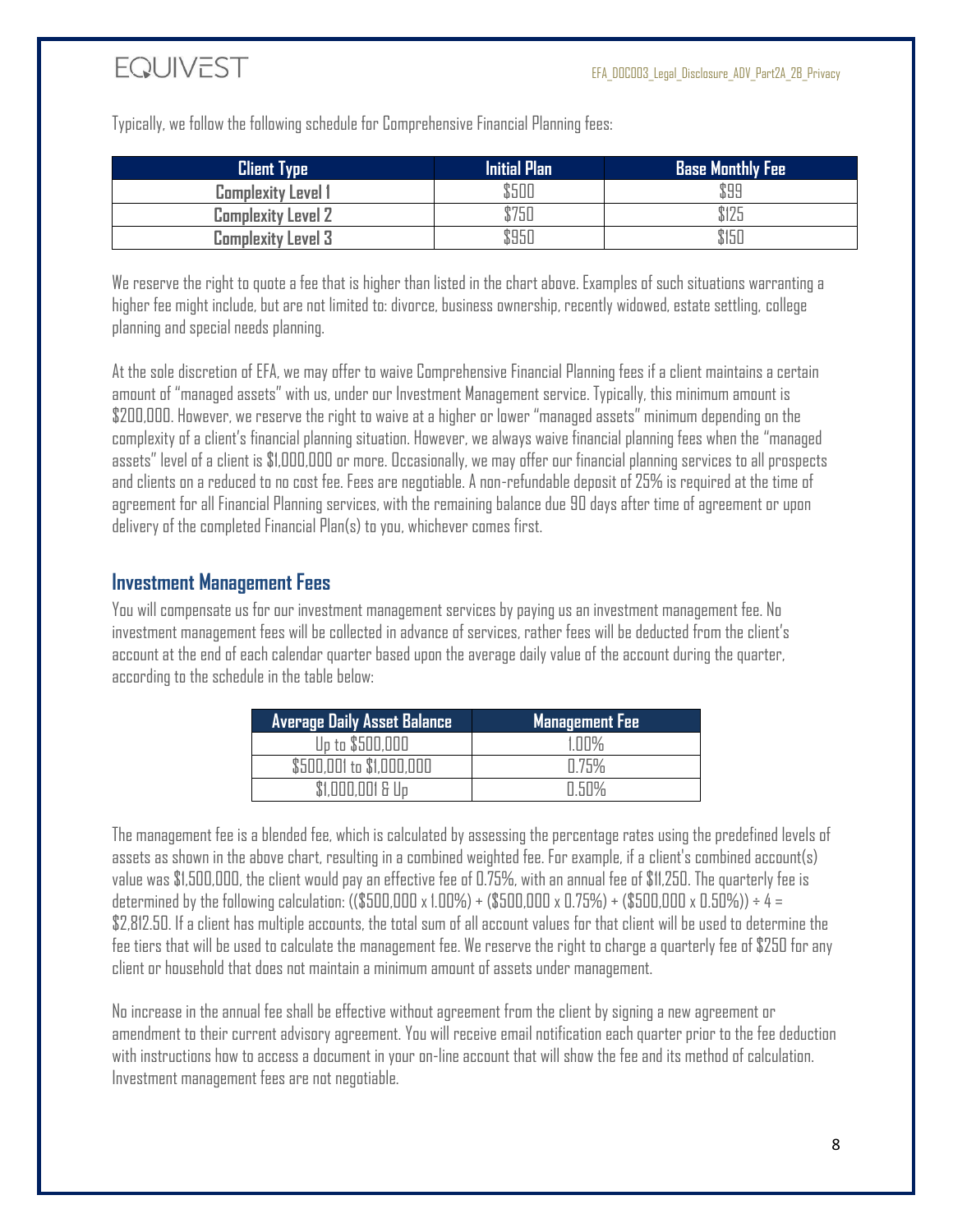In certain circumstances, a client may request advising services for assets not directly under management by EFA, for example, assets within an employer based retirement plan. In these cases, as management fees often cannot be deducted directly from a client's account, the client and EFA may agree in advance to a flat fee billed regularly, directly to client, based upon the value of client's assets under advisement. These fees will be agreed upon in advance, charged as a flat fee either monthly or quarterly, and adjusted periodically as necessary. EFA's Investment Management fee does not include third party custodial, administration, advisory or execution charges. Clients may be assessed other fees by third parties independent from EFA for assets held at and/or services performed by custodians other than those defined in the "Brokerage Practices" section below. EFA will not bill for any fees outside of those outlined above for assets not under direct management. Brokerage fees/commissions charged to the client for securities trade executions at a third party may only be billed to the client by the broker-dealer or custodian of record for client's account, not EFA. Any such fees are exclusive of and in addition to EFA's fee.

#### <span id="page-8-0"></span>**Brokerage Fees**

Our fees are exclusive of brokerage commissions, transaction fees, and other related costs and expenses which may be incurred by the client. Clients may incur certain charges imposed by custodians, brokers, and other third parties such as custodial fees, deferred sales charges, odd‐lot differentials, transfer taxes, wire transfer and electronic fund fees, and other fees and taxes on brokerage accounts and securities transactions. Brokerage costs may vary depending on the on the custodian selected for your accounts, as detailed in item #12 below. Brokerage fees are calculated using the average daily asset balance in your account(s) under our management using the following table:

| <b>Average Daily Asset Balance</b> | <b>Annual Management Fee</b> |
|------------------------------------|------------------------------|
| Up to \$500,000                    | 25%                          |
| \$500,00 to \$1,000,000            | $\Box$ 15%                   |
| over \$1,000,000                   | П П5%                        |

Brokerage fees, when applicable, are deducted from your investment account(s) on a quarterly basis (at the end of each quarter). You will receive email notification each quarter prior to the fee deduction with instructions how to access a document in your on-line account that will show the fee and its method of calculation.

### <span id="page-8-1"></span>**Security-Related Fees**

There may also be fees associated with the individual securities that you own in your account(s) that are charged by the investment management companies that offer these securities. These companies charge annual management fees and brokerage commissions. Our client portfolios are built primarily using stocks and exchange traded funds, which are not actively managed, in an effort to minimize these costs. These expenses are disclosed in the prospectuses available from the fund companies and your custodian. Please contact us should you wish to view any prospectuses. Please note that you have the option to purchase securities through other brokers or agents that we are not affiliated with. However, if you choose this option, we cannot execute trades on your behalf and that will become your responsibility.

### <span id="page-8-2"></span>**Past due Accounts and Termination of Agreement**

EFA reserves the right to stop work on any account that is more than 30 days past due. In addition, EFA reserves the right to terminate any financial planning engagement where a client has willfully concealed or has refused to provide pertinent information about financial situations when necessary and appropriate, in EFA's judgment, to providing proper financial advice.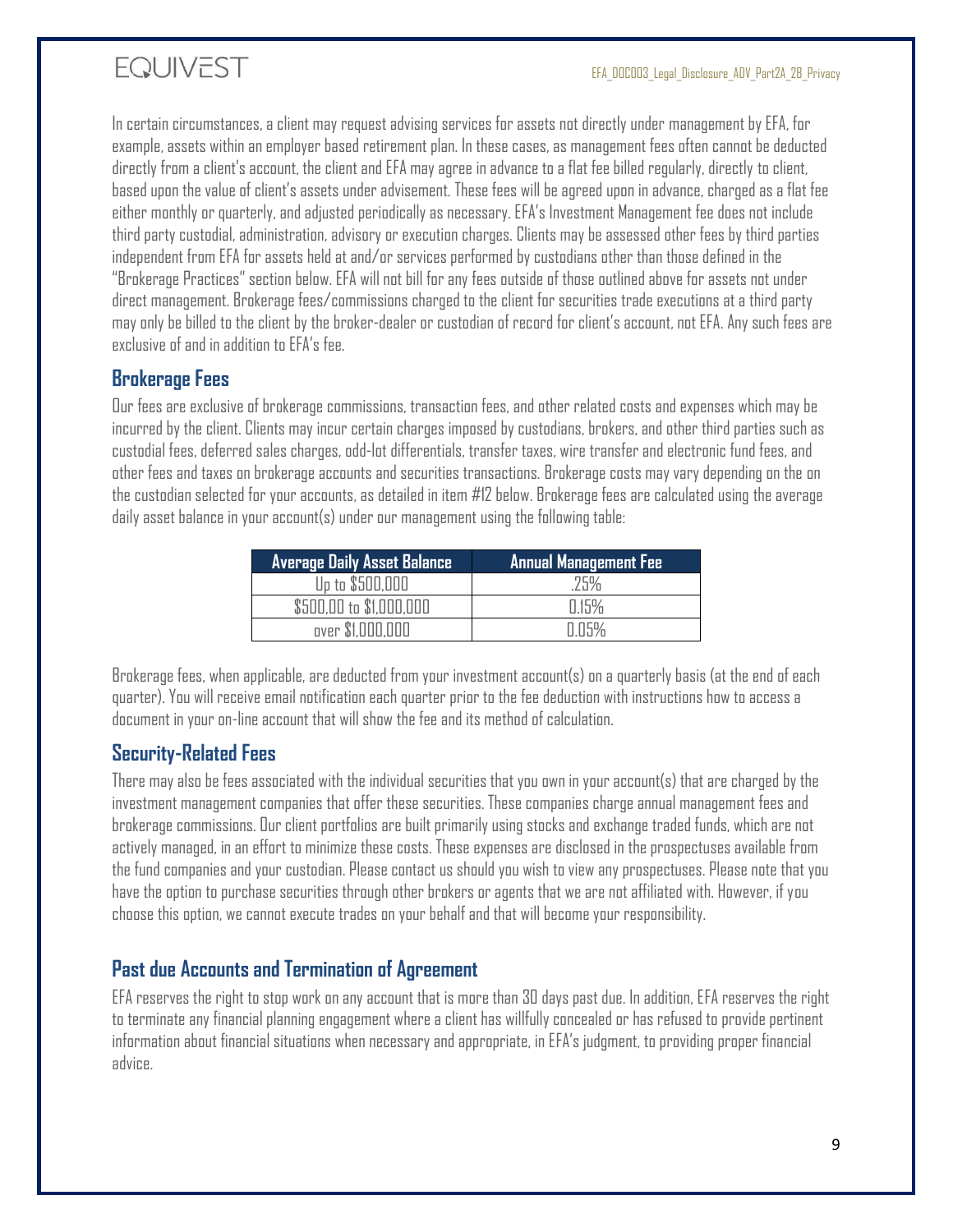# <span id="page-9-0"></span>**Item #6 - Performance-Based Fees and Side-by-side Management**

Performance-based fees are defined as fees based on a share of the capital gains on or capital appreciation of the account(s) assets. We do not use a performance-based fee structure because of the potential conflicts of interest. Performance-based compensation may create an incentive for us to recommend an investment that may carry a higher degree of risk to you in order to increase our fee income.

# <span id="page-9-1"></span>**Item #7 - Types of Clients**

We generally provide our services to the following types of clients:

- Individuals
- High net worth individuals
- Trusts
- Estates
- Small businesses

EFA believes that everyone should be entitled to quality financial and investment advice. We therefore do not require a minimum account size to be opened or maintained, in order for EFA to provide its services.

# <span id="page-9-2"></span>**Item #8 - Methods of Analysis, Investment Strategies and Risk of Loss**

### <span id="page-9-3"></span>**Methods of Analysis**

Our security analysis method generally relies on fundamental analysis. Fundamental analysis involves analyzing the financial statements, management, competitive advantages, and the marketplace of a business. However, at times we may employ any of the following types of analysis:

• Technical analysis: a discipline for forecasting the direction of prices through the study of past market data, primarily the price and volume of a security.

• Economic forecasting: the process of making predictions about an economy as a whole or in part and its effect on security prices. The main sources of information includes financial newspapers and magazines, research materials prepared by others, timing services, annual reports, prospectuses, filings with the Securities and Exchange Commission, and company press releases.

### <span id="page-9-4"></span>**Investment Strategies**

The primary investment strategy used for your account(s) is strategic asset allocation utilizing a core and satellite approach. This means that we used passively managed index and exchange-traded funds as the core investments, and then add active-management where we believe there are greater opportunities to make a difference. Your account(s) will be globally diversified to control the risk associated with individual markets. Your investment strategy is based upon the objectives stated by you during consultations. You may change these objectives at any time. We will execute an Investment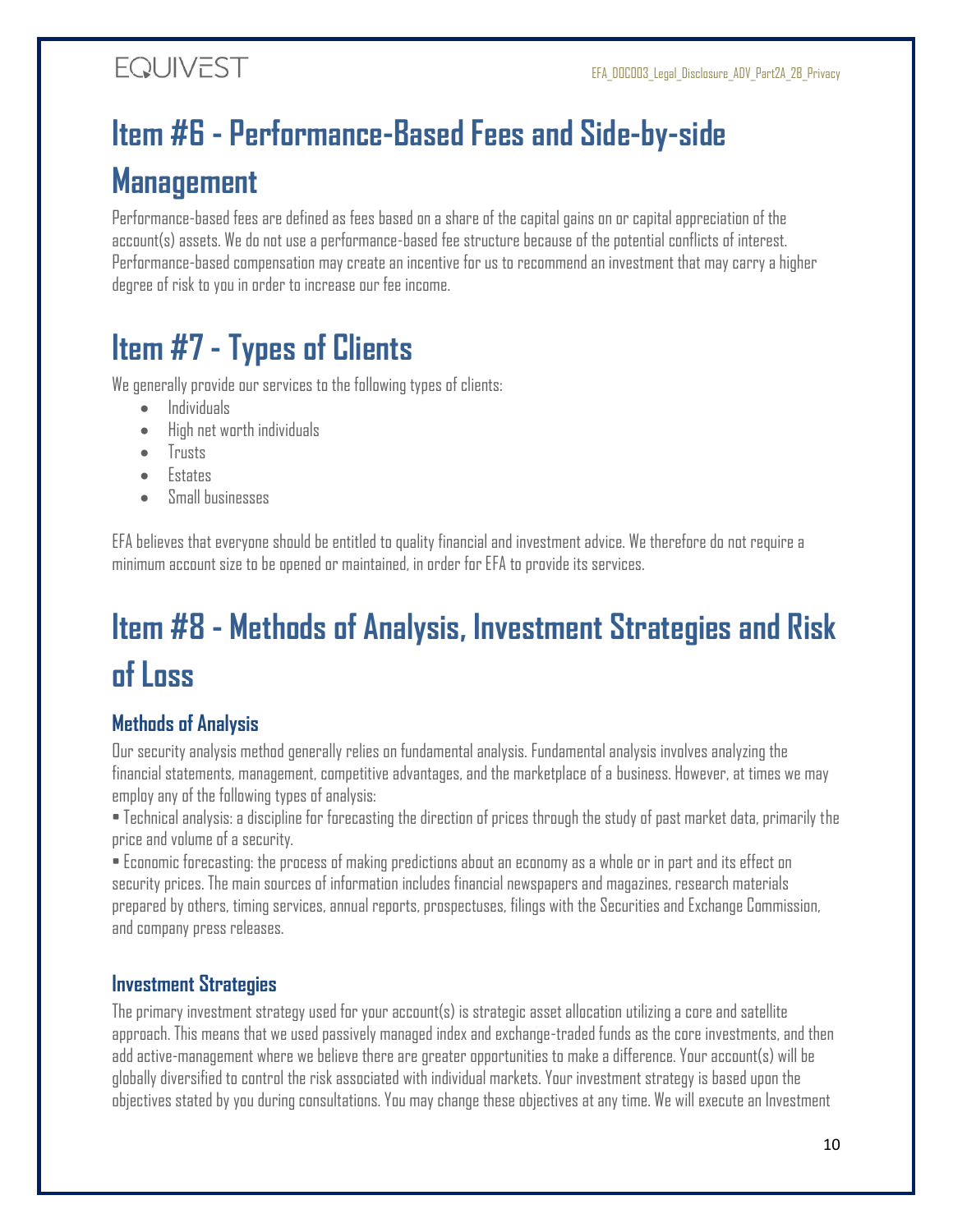Policy Statement with you that documents your objectives and your desired investment strategy. You may change these goals at any time. When certain inefficiencies present themselves or the Firm believes that a manager has an unusual advantage in a marketplace, EFA may suggest and employ other strategies. These strategies may include independent investment managers ("Independent Managers"), in accordance with the investment objectives of its individual clients.

### <span id="page-10-0"></span>**Risk of Loss**

All investing has certain risks that you will bear. Our investment approach constantly keeps the risk of loss in mind and does not utilize any high risk strategies such as frequent trading, which can negatively affect investment performance through increased transaction costs and taxes. However, the investment strategy used for your account, as described above, will be subject to following investment risks:

**Interest-Rate Risk:** Fluctuations in interest rates may cause investment prices to fluctuate. For example, when interest rates rise, yields on existing bonds become less attractive, causing their market values to decline.

**Market Risk:** The price of an investment may drop in reaction to tangible and intangible events and conditions. This type of risk is caused by external factors independent of a security's particular underlying circumstances. For example, political, economic and social conditions may trigger market events.

**Inflation Risk:** When any type of inflation is present, a dollar today will not buy as much as a dollar next year because purchasing power is eroding at the rate of inflation.

**Currency Risk:** Overseas investments are subject to fluctuations in the value of the dollar against the currency of the investment's originating country. This is also referred to as exchange rate risk.

**Reinvestment Risk:** This is the risk that future proceeds from investments may have to be reinvested at a potentially lower rate of return (i.e. interest rate). This primarily relates to fixed income securities.

**Business Risk:** These risks are associated with a particular industry or a particular company within an industry. For example, oil-drilling companies depend on finding oil and then refining it, a lengthy process, before they can generate a profit. They carry a higher risk of profitability than an electric company, which generates its income from a steady stream of customers who buy electricity no matter what the economic environment is like.

**Liquidity Risk:** Liquidity is the ability to readily convert an investment into cash. Generally, investments are more liquid if many traders are interested in a standardized product. For example, Treasury Bills are highly liquid, while real estate properties are not.

**Financial Risk:** Excessive borrowing to finance a business' operations increases the risk of profitability, because the company must meet the terms of its obligations in good times and bad. During periods of financial stress, the inability to meet loan obligations may result in bankruptcy and/or a declining market value.

# <span id="page-10-1"></span>**Item #9 - Disciplinary Information**

### <span id="page-10-2"></span>**Legal and Disciplinary**

Our firm and our employees have not been involved in legal or disciplinary events related to past or present investment clients.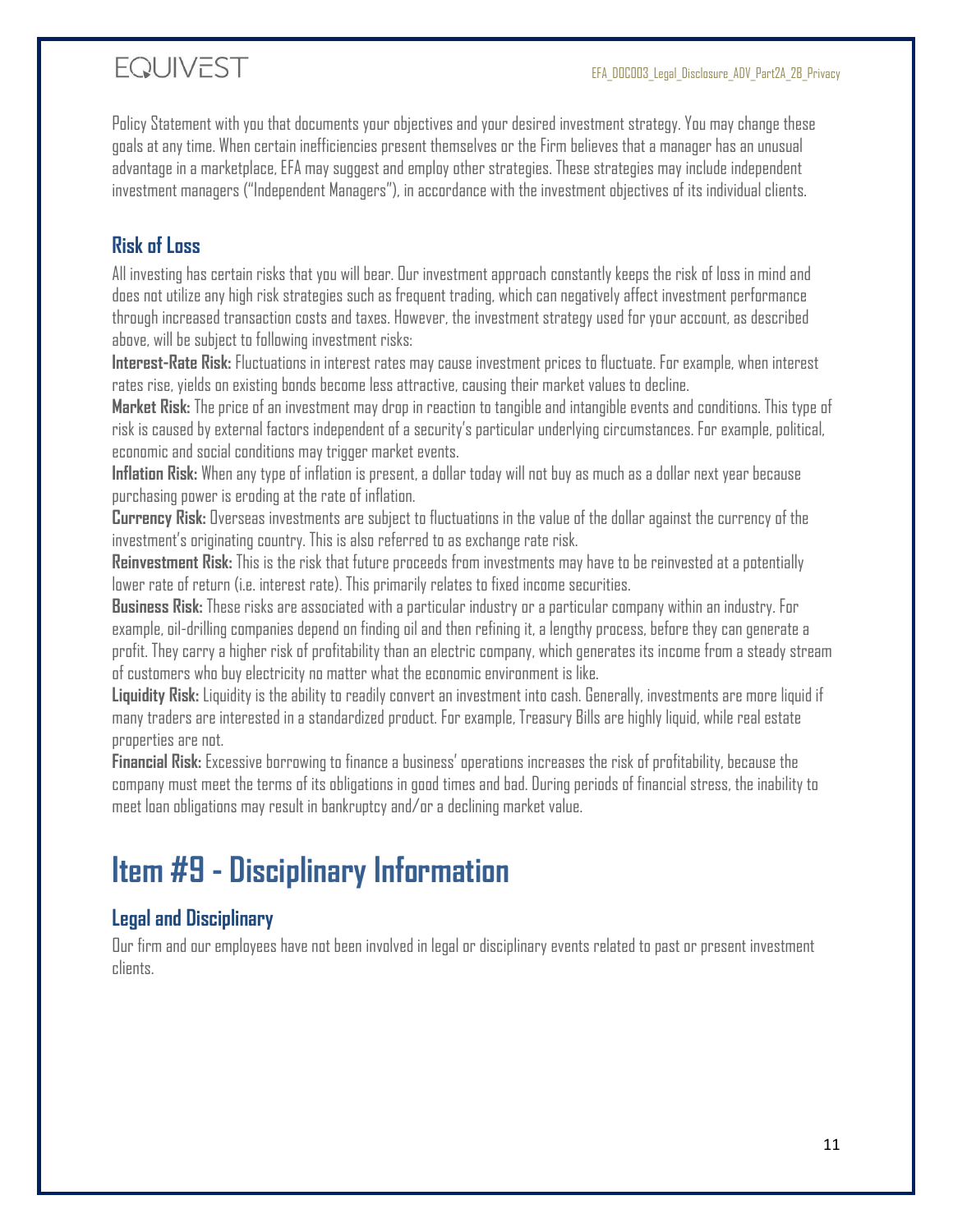# <span id="page-11-0"></span>**Item #10 - Other Financial Industry Activities and Affiliations**

#### <span id="page-11-1"></span>**Financial Industry Activities**

Michael T. Bink AAMS®,CCFS® (the Managing Member of our firm) also serves as a Managing Member and insurance agent for Equivest Insurance Services (a sole proprietor Dba). We may refer clients and others to this firm for their insurance needs. This firm may receive fees for these services from clients as well as receive commissions from insurance companies who issue policies to these clients. Michael T. Bink AAMS®, CCFS® will benefit financially by this arrangement if insurance services are obtained. These insurance services are available from other agents and agencies and we encourage you to investigate your options of what insurance products are best for you and where they are best obtained.

#### <span id="page-11-2"></span>**Affiliations**

EFA is a fee-only advisory firm. Neither EFA nor any of its managers are registered broker-dealers or registered representatives of any broker-dealer. In addition, neither EFA nor its managers are registered or have applied to become futures commission merchants, commodity pool operators, or commodities trading advisors.

EFA may allocate client assets to third party investment advisors or Independent Managers. The specific terms and conditions under which a client engages an Independent Manager are set forth in a separate written agreement between the designated Independent Manager and either EFA or the client. When employed, EFA evaluates various information about the Independent Managers it chooses to manage client portfolios, which may include the Independent Managers' public disclosure documents, materials supplied by the Independent Managers themselves and other third-party analyses it believes are reputable. To the extent possible, the Firm seeks to assess the Independent Managers' investment strategies, past performance and risk results in relation to its clients' individual portfolio allocations and risk exposure. EFA continues to provide services relative to the discretionary selection of the Independent Managers. On an ongoing basis, the Firm monitors the performance of those accounts being managed by Independent Managers. EFA will always act in the best interest of the client and will seek to ensure the Independent Managers' strategies and target allocations remain aligned with its clients' investment objectives and overall best interests.

# <span id="page-11-3"></span>**Item #11 - Code of Ethics, Participation or Interest in Client Transactions and Personal Trading**

### <span id="page-11-4"></span>**Code of Ethics**

EFA has adopted a code of ethics in compliance with applicable securities laws ("Code of Ethics") that sets forth the standards of conduct expected of its Supervised Persons. EFA's Code of Ethics contains written policies reasonably designed to prevent certain unlawful practices such as the use of material non-public information by the Firm or any of its Supervised Persons and the trading by the sale of securities ahead of clients in order to take advantage of pending orders. The Code of Ethics is available for review upon request.

#### <span id="page-11-5"></span>**Participation or Interest in Client Transactions**

EFA has discretionary authority for assigning the percentage allocation of securities within client accounts and making decisions to buy and/or sell specific securities within client accounts. In addition, the allocation of securities within a client's account will be made by EFA based on the client's specific time horizon, goals, and risk tolerance, and is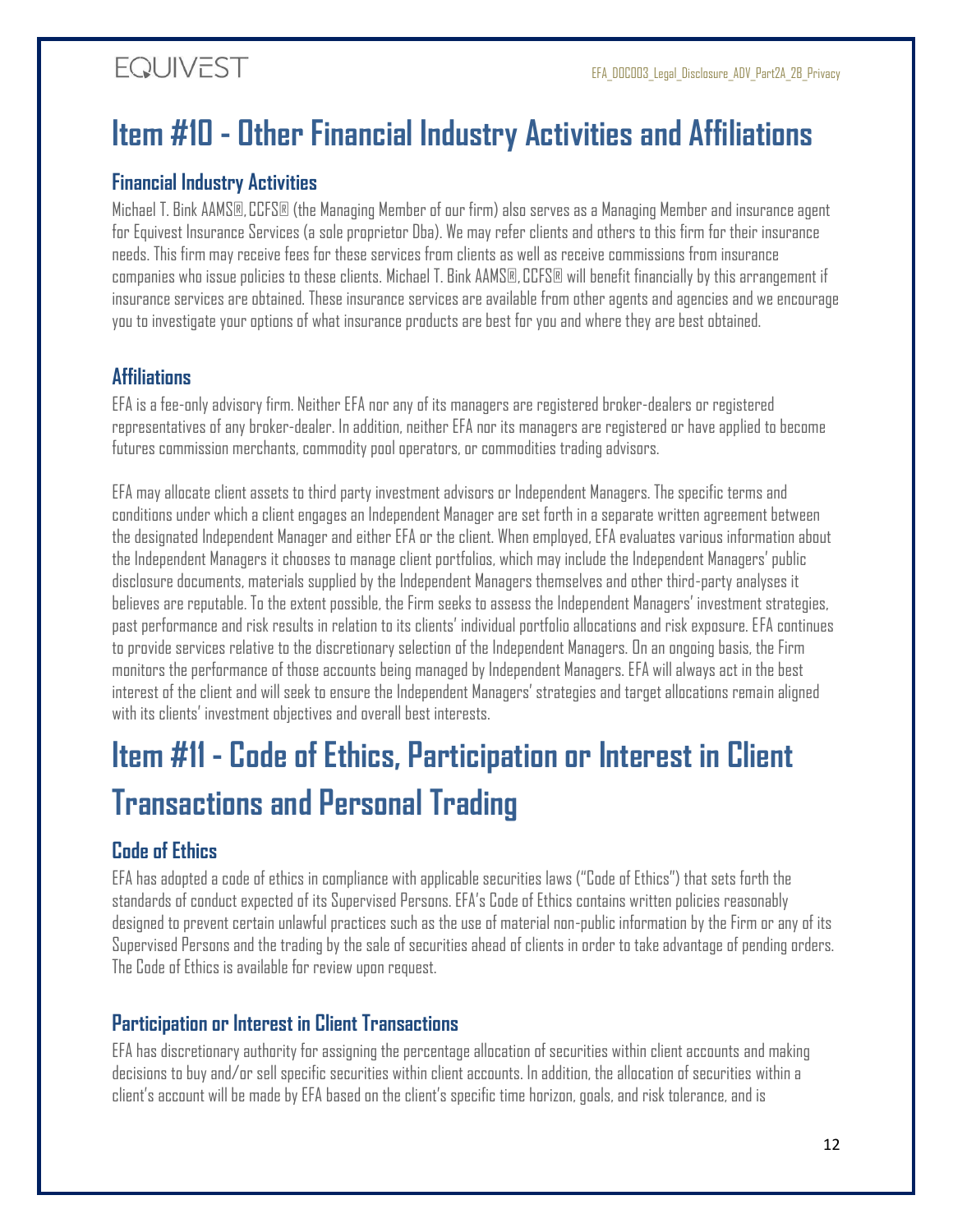independent of any third party's decision to add or remove available securities for a client's given accounts. EFA is not informed of, by any third party advisors; any decisions pertaining to the buying or selling of securities until after the transactions have been completed, thereby eliminating any conflict of interest that may otherwise occur.

## <span id="page-12-0"></span>**Gift Policy**

Employees are prohibited from receiving or giving any gift, gratuity, hospitality or other offering of more than \$100 value from any person or entity doing business with us. This gift policy generally excludes items or events where the employee has reason to believe there is a legitimate business purpose.

### <span id="page-12-1"></span>**Personal Trading**

We encourage our employees to invest in the same securities and at the same time and price as your account(s) so that we have ownership in our recommendations, as applicable to specific goals. We believe that it is in your best interest if we own the same securities that we recommend you own. For additional information, see the Participation or Interest in Client Transactions section above.

# <span id="page-12-2"></span>**Item #12 - Brokerage Practices**

### <span id="page-12-3"></span>**The Custodians We Use**

Your assets must be maintained in an account at a "qualified custodian," generally a broker-dealer or bank. EFA does not have an affiliation with any Broker‐Dealer. However, we do make specific custodian recommendations for our clients, based on their need for such services. We recommend custodians based on the reputation and services provided by that firm. We may recommend that our clients use FOLIOfn Investments, Inc. (FOLIOfn) or Altruist Financial LLC (Altruist), an unaffiliated SEC-registered broker-dealer and FINRA/SIPC member, as the introducing broker to Apex Clearing Corporation, an unaffiliated SEC-registered broker-dealer and FINRA/SIPC member, as qualified custodians. We are independently owned and operated and are not affiliated with these custodians. To work with our firm, we require you to utilize the services of one of these custodians.

We have chosen these custodians based on their combination of brokerage services, financial condition, trade execution, brokerage fees, and customer service. We believe that they have the best business model and brokerage fees to match our investment methodology. We do not receive any income or tangible benefits from FOLIOfn or Altruist other than the brokerage and custodial services that they provide to you.

We seek to recommend a custodian that will hold your assets and execute transactions on terms that are, overall, most advantageous when compared with other available providers and their services. We consider a wide range of factors, including:

- Industry leading technology and access for reviewing and accessing account information.
- Capability to facilitate timely trades, transfers and payments to and from accounts.
- Availability of investment research and tools.
- Quality of services for our firm's clients.
- Price competitiveness of their services.
- Reputation, financial strength, and stability.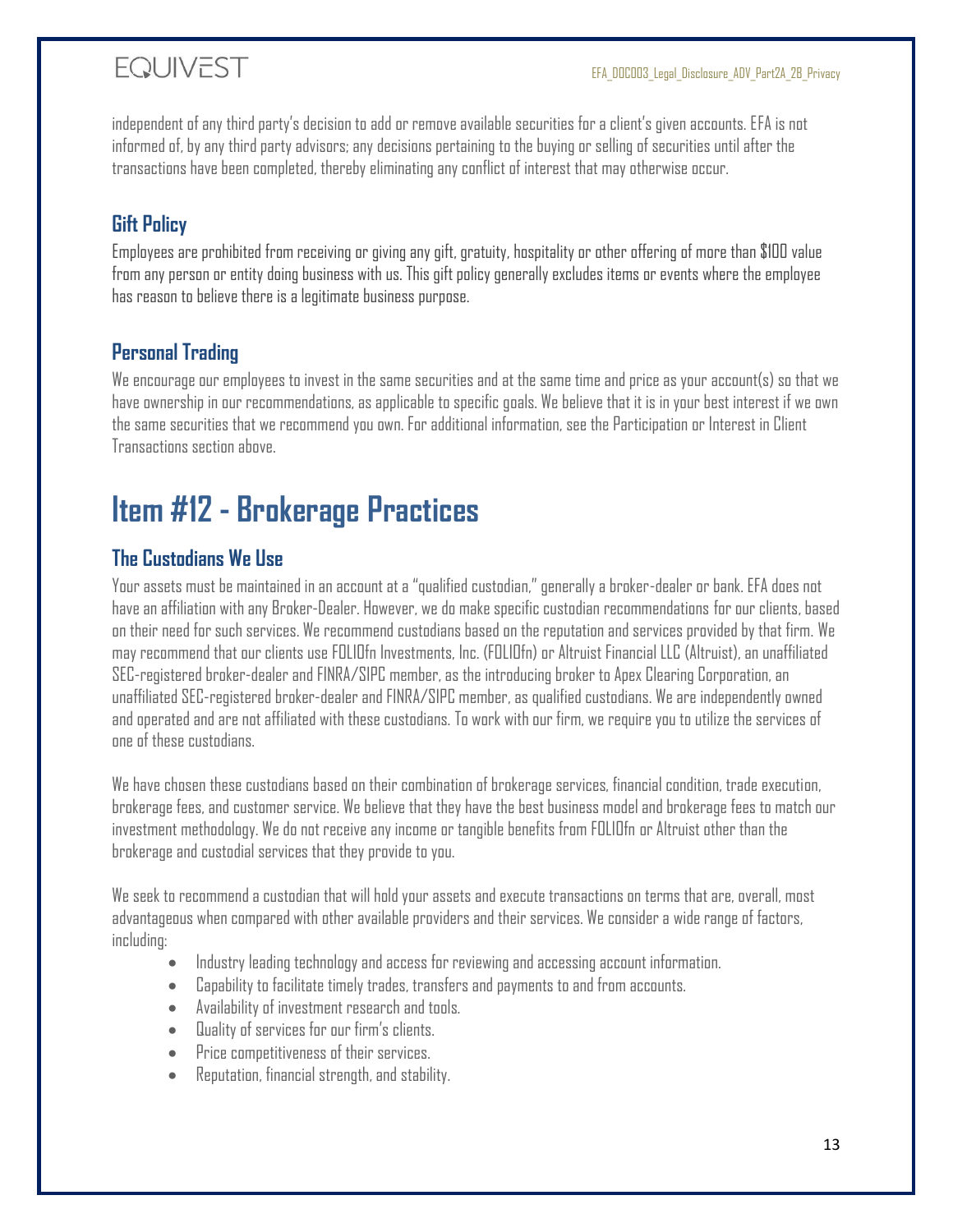We have chosen FOLIOfn and Altruist based on their combination of advantages listed above. You should understand that not all advisors will require you to work with certain brokerage firms as we do. In addition, by requiring you to use FOLIOfn or Altruist, you may not always receive the best trade execution and that trades could be more costly to you then trades available through other advisors and/or brokerage firms.

### <span id="page-13-0"></span>**Order Aggregation**

Most trades that we place for you will enjoy the benefit of order aggregation. For stock and exchange trade fund trades, custodians will attempt to aggregate all our firm's client's orders and attempt to match these orders internally with other client orders. These "matched" trades are generally executed at better prices than available from the market. Trades that cannot be matched will be sent to and fulfilled via the markets. For other security types, most trades are placed together for affected clients and all clients receive the same execution price. This avoids any favoritism among clients and each of you receive the same purchase or sale price. Only when a unique trade is placed for you (as opposed to a model portfolio trade), will your execution price possibly be different from other client's trades that may be taking place at the same time.

### <span id="page-13-1"></span>**Trade Errors**

We have implemented a policy to handle any trade errors that may occur in your account(s). It is our policy to reasonably ensure you are made whole following a trade error. Specifically, if we cause a trade error to occur in your account(s) that results in a loss, we will reimburse you. If the trade error results in a gain, you will keep that gain.

# <span id="page-13-2"></span>**Item #13 - Review of Accounts**

#### **Periodic Reviews**

Based on our model portfolio design as explained in the "Advisory Business" section of this brochure, your account(s) are reviewed on a regular basis as part of our review of the securities held in your account(s). We review all securities at least every two weeks and often on a more frequent basis. Client account reviews are conducted by Michael T. Bink according to the goal based investing model as explained in the "Advisory Business" section of this brochure.

#### **Review Triggers**

In addition to regular reviews, clients are advised to notify EFA should they experience changes in their personal circumstances and/or financial goals that may justify further review of their accounts. Other conditions that may trigger a review of a client's goals or accounts include: changes in tax law; economic, political, global, and business news; earnings and other corporate news; market news; other new investment information; and changes in your own situation. These reviews are generally conducted by Michael T. Bink, the managing member of our firm.

#### **Regular Reports**

You will receive a monthly statement in your on-line custodian account. This statement will detail your holdings and other account activity. Other reports are available upon request.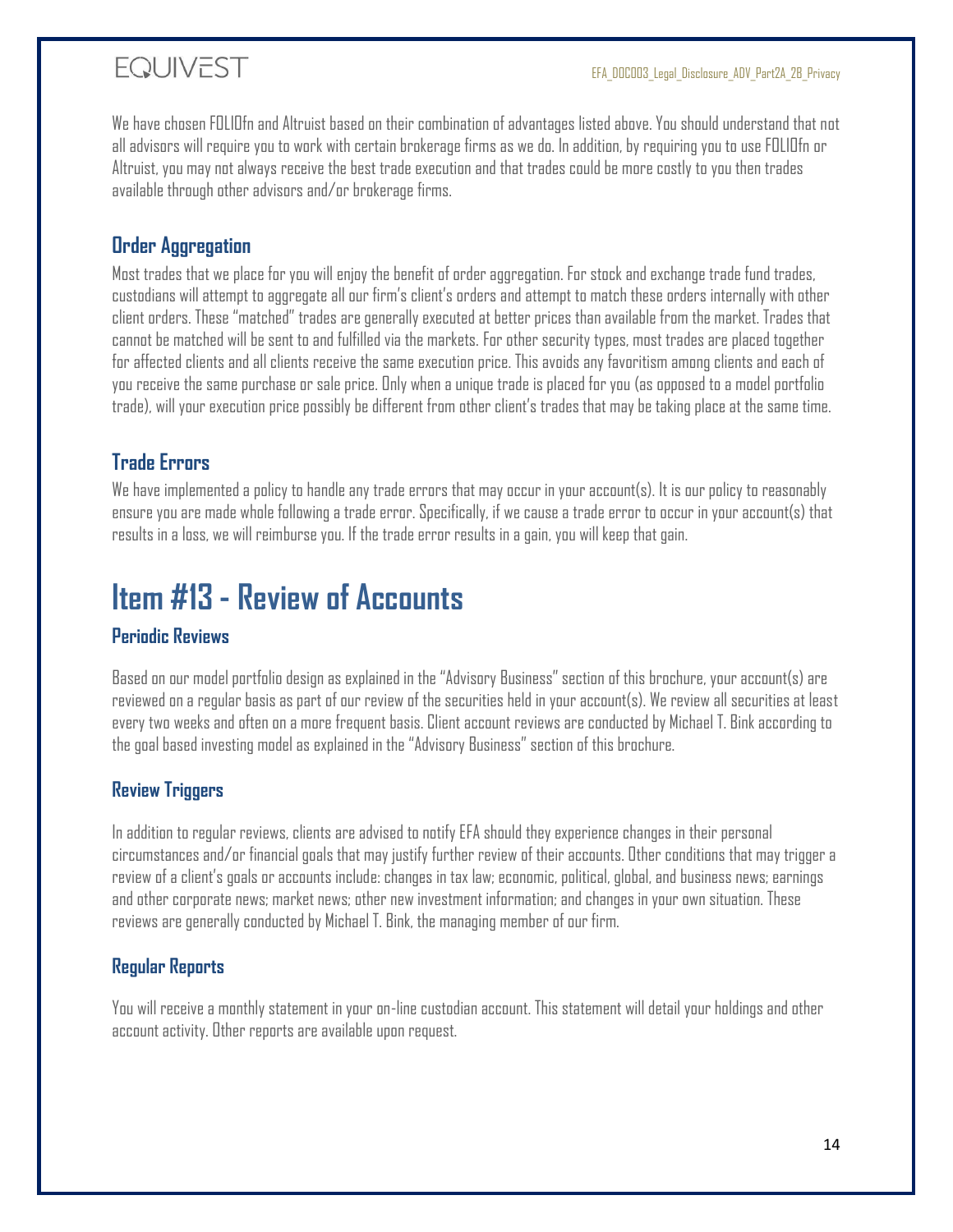# <span id="page-14-0"></span>**Item #14 - Client Referrals and Other Compensation**

#### **Incoming Referrals**

We do not compensate referring parties for incoming referrals.

#### **Referrals Out**

We do not accept referral fees or any form of compensation from other professionals when a prospect or client is referred to them.

#### **Other Compensation**

We do not receive any compensation from any source except our clients.

# <span id="page-14-1"></span>**Item #15 - Custody**

### <span id="page-14-2"></span>**Account Statements**

Your accounts will be held at a qualified custodian. The selected custodian will provide monthly account statements either securely on-line at their website or via mail for a nominal charge. Please review these account statements carefully and let us know of any questions or discrepancies that you may have.

### <span id="page-14-3"></span>**Reports from Our Firm**

Occasionally you may receive performance reports, net worth statements, or other account reports from us. We encourage you to compare these reports from our firm with account statements received directly from your custodian in case there are any discrepancies. These reports from our firm are available upon request.

# <span id="page-14-4"></span>**Item #16 - Investment Discretion**

### **Discretionary Authority for Trading**

As part of its investment management services, EFA is given discretionary authority to manage your account(s) on your behalf. Discretionary authority means that you give us the authority to determine, without obtaining your specific consent for each transaction, the securities to be bought or sold, the amount of the securities to be bought or sold, allocation of securities to be assigned within each of your portfolios, the time at which allocation changes should be made, and any third parties/independent managers to be hired or fired. You will provide us this discretionary authority by signing our Investment Advisory Agreement. At any time, the client may request limitations in writing on this authority (such as certain securities not to be bought or sold); however, please note that this authority is exercised keeping in mind the objectives set out in our initial discovery meetings and on-going account reviews, and any limitations placed on this authority may impair EFA's ability to fully service the client's account.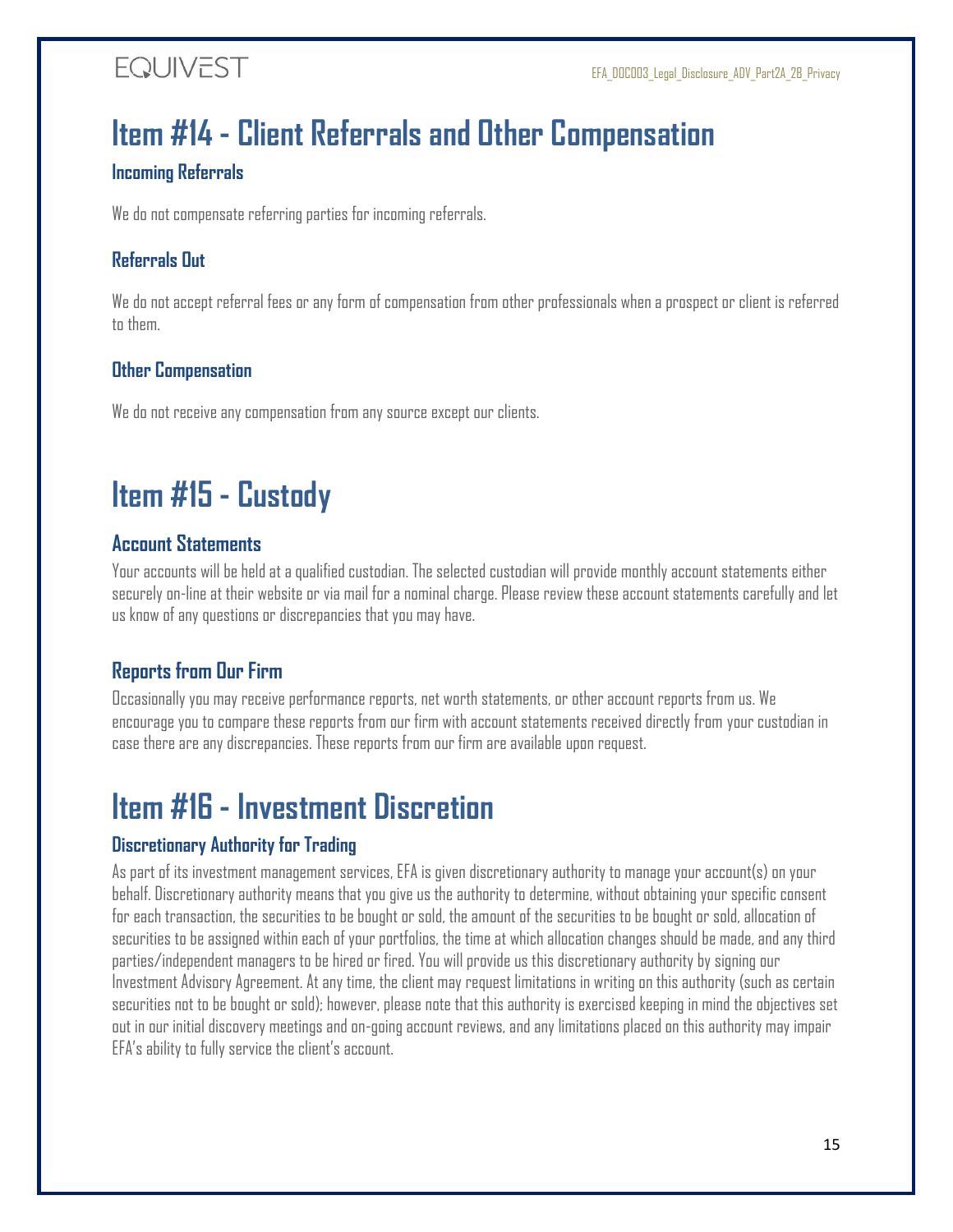# <span id="page-15-0"></span>**Item #17 - Voting Client Securities**

#### **Proxy Votes**

We do not vote proxies on securities held in your investment account(s). You are expected to vote your own proxies. All proxy information will be provided to you directly by the custodian of your account, and not by EFA. If you wish to exercise this right, please let us know so that we can set up your account access accordingly. EFA can be contacted regarding proxy questions at the contact information listed on its website, [www.equivestfinancial.com.](http://www.equivestfinancial.com/) In addition, all relevant proxy information and disclosures to help you understand and vote your proxies accordingly are available via your custodian's website.

# <span id="page-15-1"></span>**Item #18 - Financial Information**

#### **Financial Condition**

We do not have any financial impairment that will preclude us from meeting contractual commitments to you. A balance sheet is not required to be provided because we do not require prepayment of fees of more than \$500 per client, six months or more in advance.

# <span id="page-15-2"></span>**Item #19 - Requirements for State-Registered Advisors**

#### **General**

Details required for disclosure in this section regarding the background for officers & management persons, outside business activities, and performance-based fees are disclosed in other sections of this brochure. See the Performance-Based Fee section, Other Financial Industry Activities and Affiliations section, and the Brochure Supplement for additional details.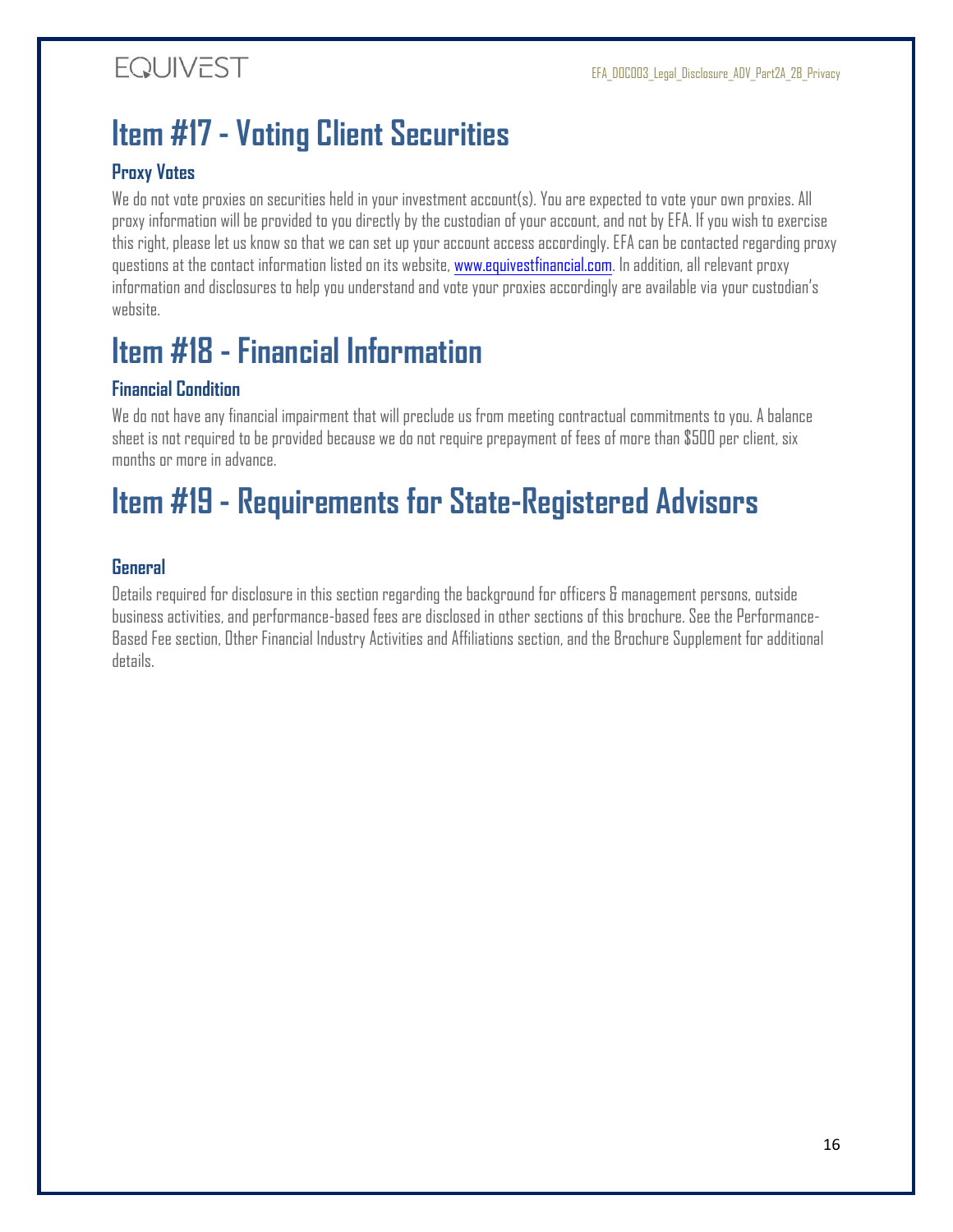EFA\_DOC003\_Legal\_Disclosure\_ADV\_Part2A\_2B\_Privacy

<span id="page-16-0"></span>**EQUIVEST** 

EQUIVEST -FINANCIAL ADVISORS-

# <span id="page-16-1"></span>**Part 2B of Form ADV - Brochure Supplement**

### **Equivest Financial Advisors LLC Michael T. Bink, AAMS®, CCFS® Managing Partner/Investment Advisor Representative**

870 Drakeshire Dr. Commerce Township, MI 48390 Phone: (248) 962-8825 Date of birth: 05/09/1981

#### **Date of Brochure: October 31, 2021**

This brochure supplement provides information about Michael T. Bink, our managing partner, which supplements our firm's brochure. You should have received a copy of that brochure. Please contact Mike Bink if you did not receive our firm's brochure or if you have any questions about the content of this supplement. Additional information about our investment advisors is available on the SEC's website at [www.adviserinfo.sec.gov](http://www.adviserinfo.sec.gov/) .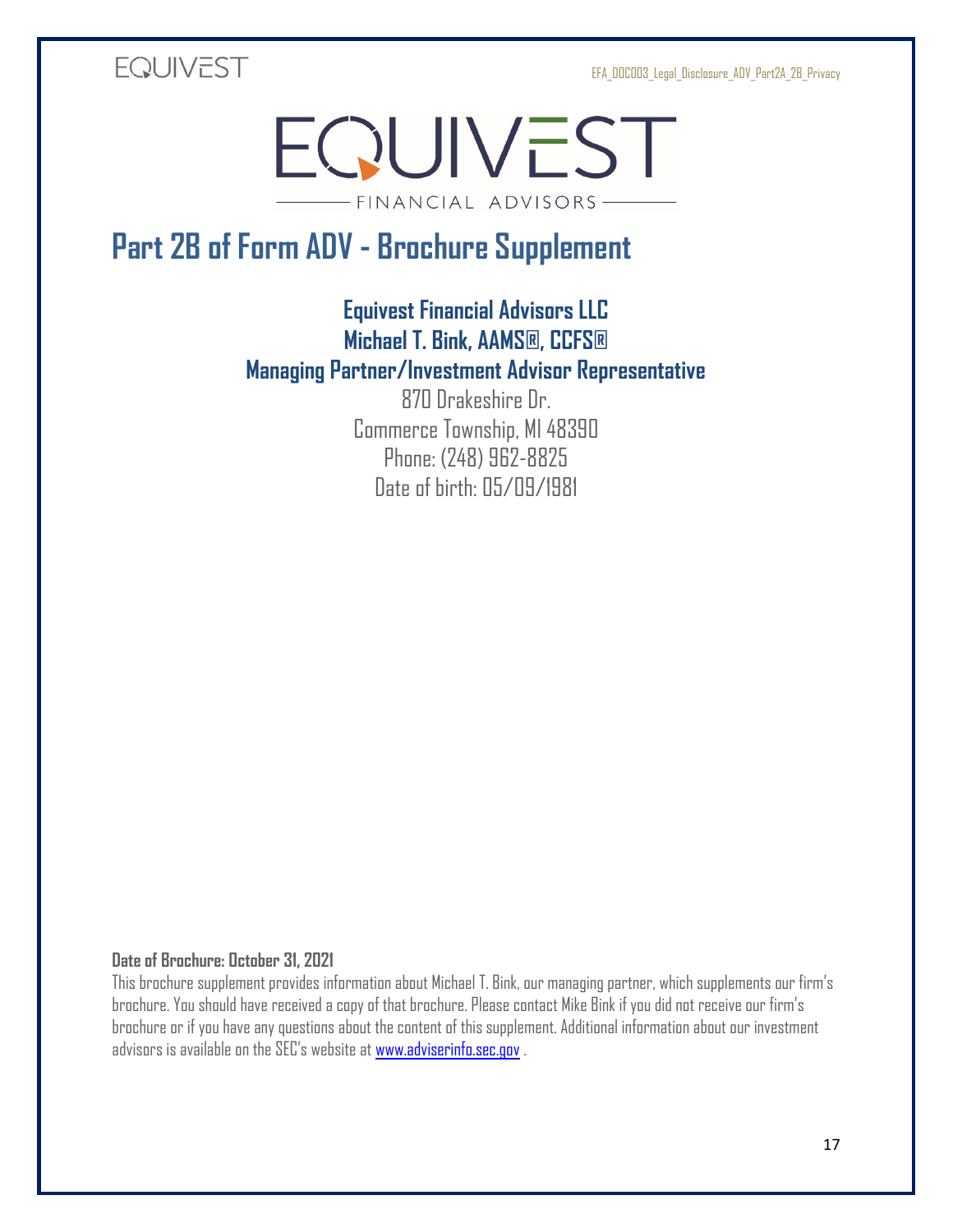

#### <span id="page-17-0"></span>**Item #2 - Educational Background and Business Experience**

**Educational Background**

**Michael T. Bink, AAMS**® **– Equivest Managing Partner Bachelor of Arts – Business Administration, Supply Chain Management** Eli Broad College of Business, Michigan State University - 2003

#### **Accredited Asset Management Specialist (AAMS) Completion**

College for Financial Planning® - 2016

\* The AAMS® is the Accredited Asset Management Specialist designation. The College for Financial Planning® awards the AAMS® designation to students who successfully complete the program; pass the final examination; and comply with the Code of Ethics. The curriculum includes the following topics:

- The Asset Management Process
- Investors, Policy & Change
- Risk, Return & Investment Performance
- Asset Allocation & Selection
- Investment Strategies
- Taxation of Investment Products
- Investment Opportunities for an Individual's Retirement
- Investment Considerations for Small-Business Owners
- Deferred Compensation & Other Benefit Plans for Key Executives
- Insurance Products for Investment Clients
- Estate Planning for Investment Clients
- Regulatory & Ethical Issues for the Investment Professional

#### **CFP501 Course Completion - Financial Planning Process and Insurance\***

College for Financial Planning® - 2015

\*The CFP501 course is the first of six courses required by The College for Financial

Planning® towards acquiring the CFP (Certified Financial Planner) designation. The curriculum includes the following topics:

- The Financial Planning Process
- Risk management and Insurance
- Life insurance and annuities
- Health Care Insurance
- Disability Income Insurance
- Regulatory & Ethical Issues for Financial Planners

#### **Business Experience**

**Equivest Financial Advisors LLC** Founder & Chief Investment Officer | 2015-present **Cooper Standard Automotive Inc.** Sr. Business Analyst | 2015-present

#### <span id="page-17-1"></span>**Item #3 - Disciplinary Information**

None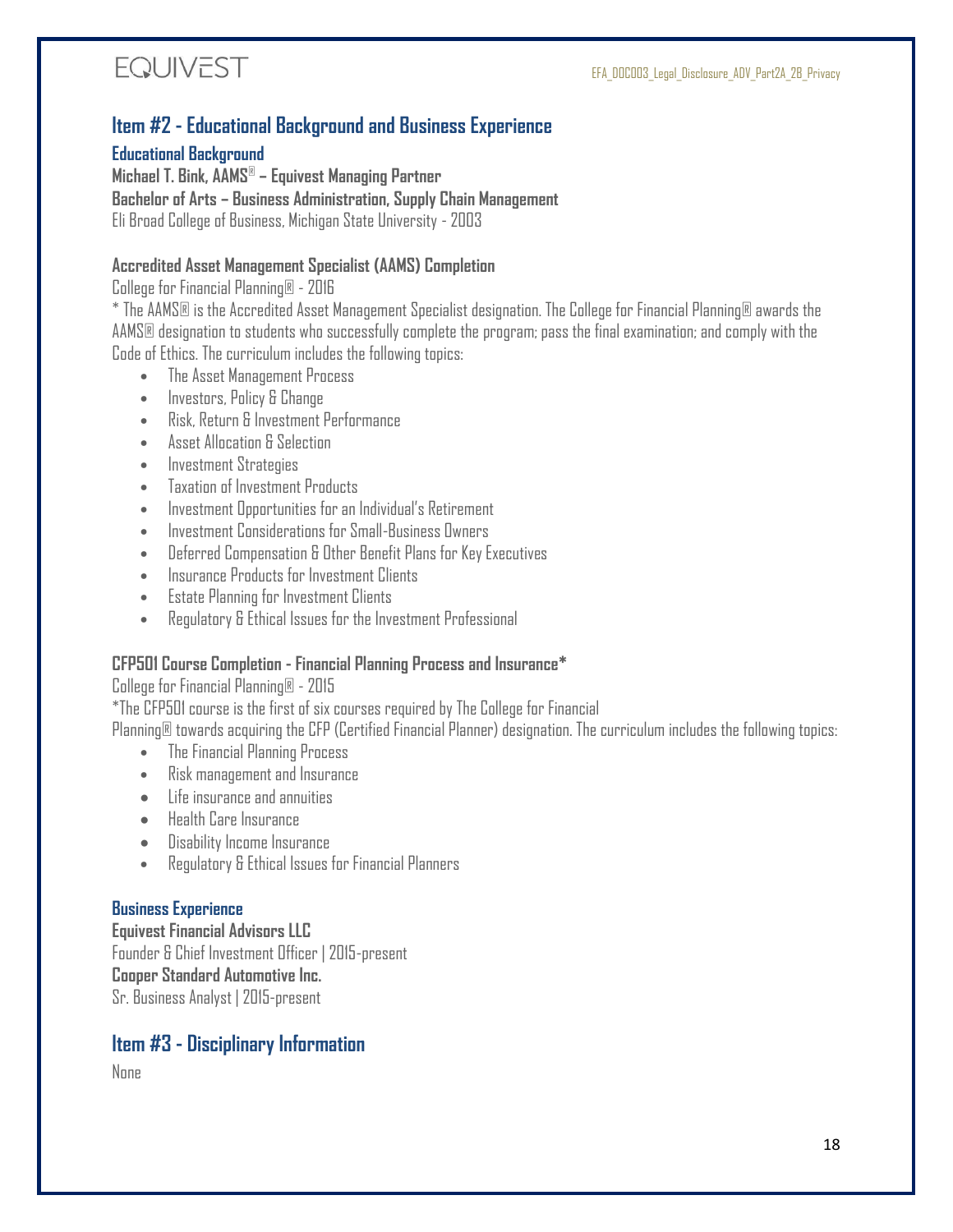### <span id="page-18-0"></span>**Item #4 - Other Business Activities**

Michael T. Bink is an Insurance Agent for Equivest Insurance Services, a sole proprietor Dba.

#### <span id="page-18-1"></span>**Item #5 - Additional Compensation**

None

#### <span id="page-18-2"></span>**Item #6 - Supervision**

Michael T. Bink is responsible for the supervision of EFA's investment advisory representatives ("IARs"). Mr. Bink's supervision includes a review of correspondence, advertising, client accounts statements and such other documentation to ensure that EFA's IARs are conducting themselves in accordance with EFA's compliance procedures.

#### <span id="page-18-3"></span>**Item #7 – Requirements for State-Registered Advisors**

**Arbitration Claims**

None

**Civil, Self-Regulatory Organization or Administrative Proceedings** None

**Bankruptcy Petition** None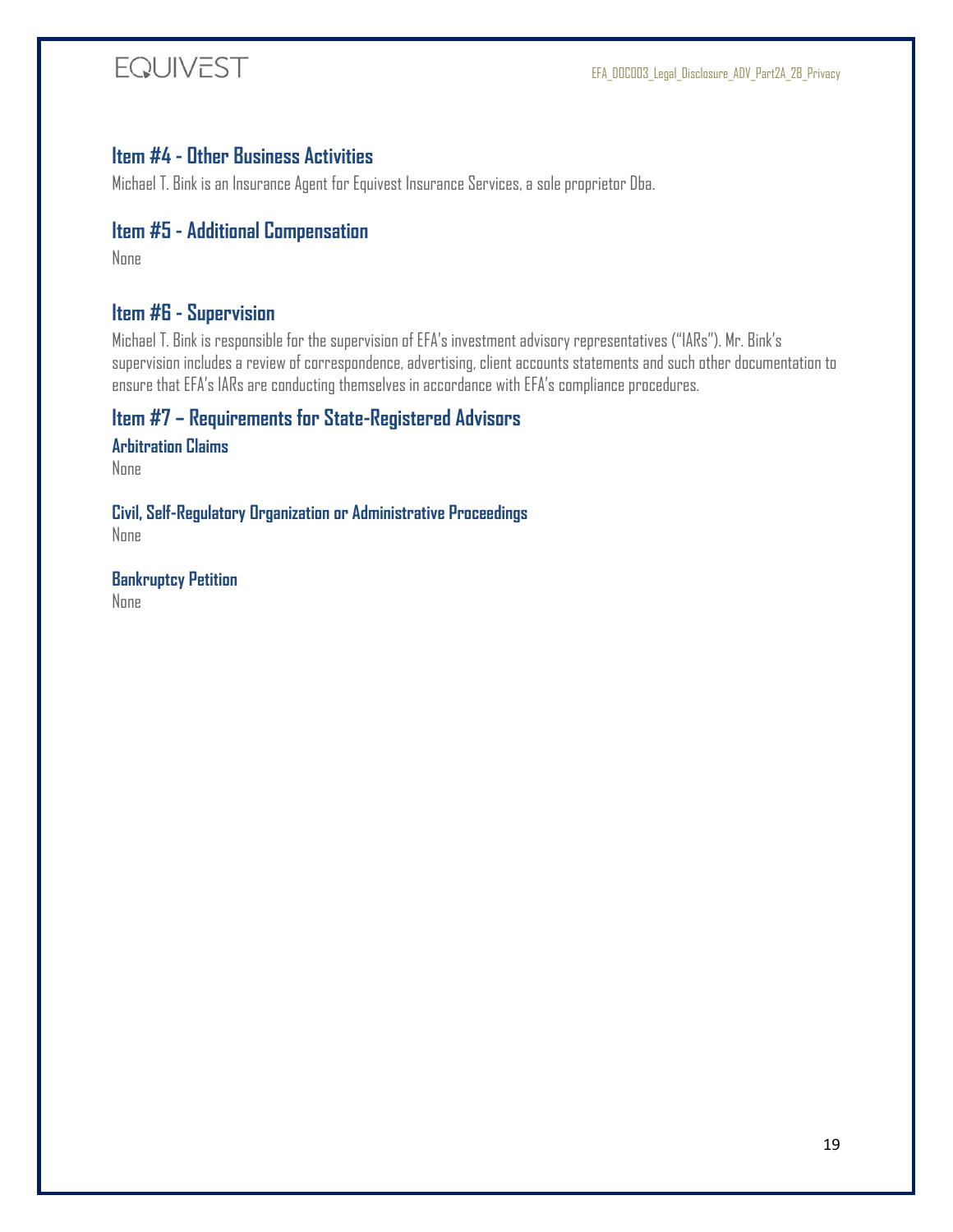#### EFA\_DOC003\_Legal\_Disclosure\_ADV\_Part2A\_2B\_Privacy

## **EQUIVEST**



# **Privacy Policy**

#### <span id="page-19-0"></span>**Our Promise to You**

As a client of Equivest Financial Advisors, LLC (Equivest), you share both personal and financial information with us. Your privacy is important to us, and we are dedicated to safeguarding your personal and financial information.

#### **Information Provided by Clients**

In the normal course of doing business, we typically obtain the following non-public personal information about our clients:

- Personal information regarding our clients' identity such as name, address and social security number
	- Information regarding securities transactions effected by us
- Client financial information such as net worth, assets, income, bank account information and account balances

#### **How We Manage and Protect Your Personal Information**

Equivest collects nonpublic information about clients and consumers. We will not share non-public personal information about clients or consumers with third parties not affiliated with Equivest, except as noted below.

Specifically, Equivest may share personal information as necessary:

- To complete transactions or account changes as directed by the client
- To maintain or service a client's account
- If requested to do so by a client
- With contracted service providers providing administrative functions for Equivest
- If Equivest is required or permitted by law or regulatory authorities with jurisdiction over the firm to do so

Equivest will maintain administrative, technical and physical safeguards reasonably designed to ensure the security and confidentiality of client records and information. To protect this information, we:

- Require new employees to review and acknowledge the firm's compliance policy manual, which includes this privacy policy, and all employees to review and acknowledge the compliance policy manual annually.
- Prohibit an employee from providing client information over the telephone or in response to an e-mail message unless the employee has identified the other person as the client, a fiduciary representative of the client, an authorized agent of the client or a party that needs the information to complete a transaction for the client (such as broker-dealers, custodians or administrative service providers).
- Limit access to confidential information about clients to those employees who need to know such information.
- Maintain appropriate security measures for our computer and information systems, including the use of passwords and firewalls.
- Use a shredding machine, locks and other appropriate physical security measures to safeguard client information stored in paper format. For example, employees are expected to secure client information within locked cabinets when the office is closed.